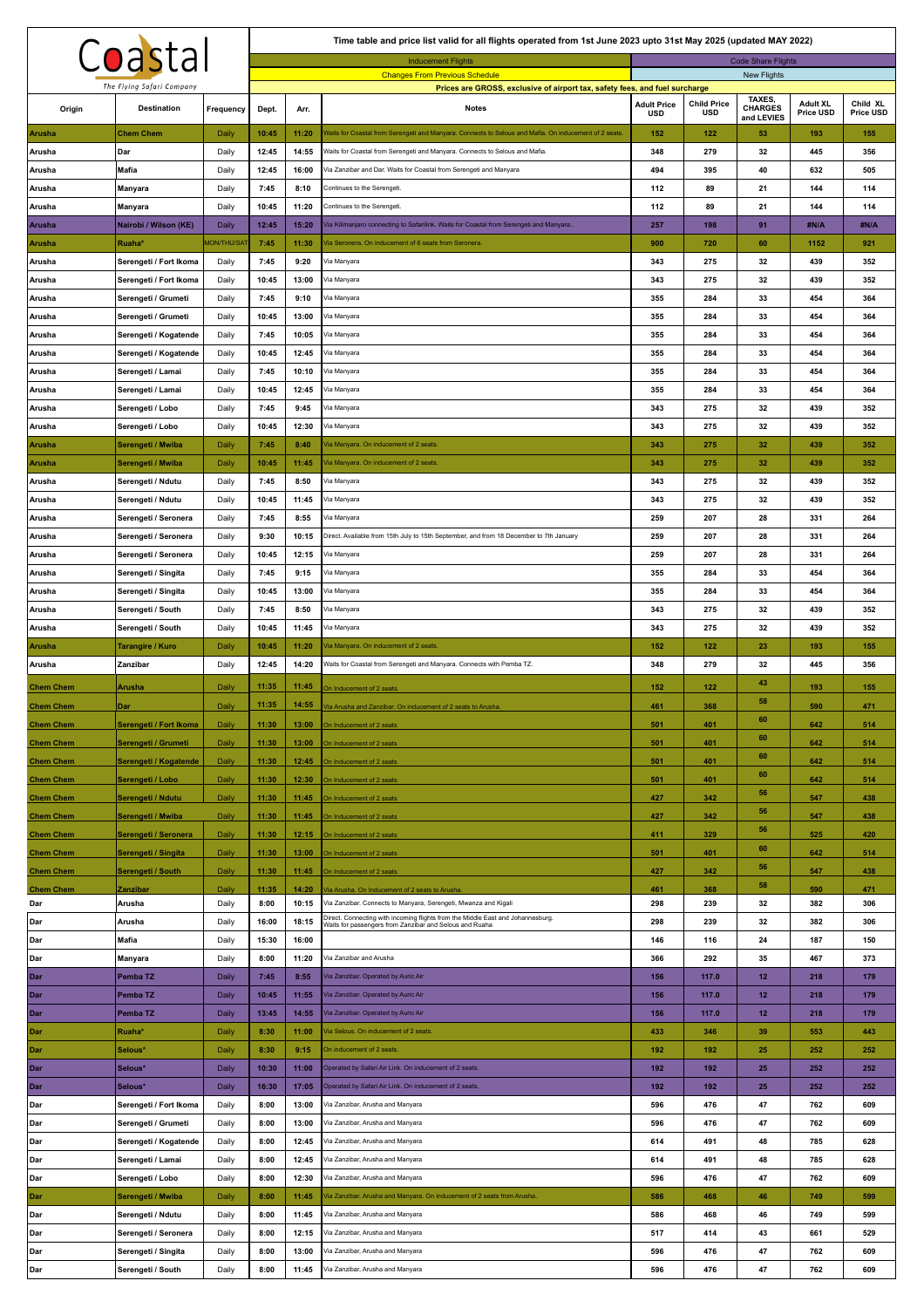| Dar                       | Songo Songo               | Daily              | 15:30     | 16:35   | /ia Mafia. On inducement of 4 seats from Mafia.<br>longo Songo airstrip serves Fanjove Private Island                                             | 259 | 207    | 30  | 331     | 264     |
|---------------------------|---------------------------|--------------------|-----------|---------|---------------------------------------------------------------------------------------------------------------------------------------------------|-----|--------|-----|---------|---------|
| Dar                       | Tanga                     | Daily              | 11:30     | 12:40   | Via Zanzibar. Operated by Auric Air                                                                                                               | 213 | 159.90 | 12  | 276     | 222     |
| Dar                       | Tarangire / Kuro          | Daily              | 8:00      | 11:20   | √ia Zanzibar, Arusha and Manyara. On inducement of 2 seats from Arusha.                                                                           | 411 | 329    | 38  | 526     | 420     |
|                           |                           |                    |           |         |                                                                                                                                                   |     |        |     |         |         |
| Dar                       | Zanzibar                  | Daily              | 7:15      | 7:35    |                                                                                                                                                   | 89  | 72     | 21  | 114     | 92      |
| Dar                       | Zanzibar                  | Daily              | 8:00      | 8:20    | Proceeds to Arusha                                                                                                                                | 89  | 72     | 21  | 114     | 92      |
| Dar                       | Zanzibar                  | Daily              | 14:30     | 14:50   | Waits for Coastal from Ruaha and Selous                                                                                                           | 89  | 72     | 21  | 114     | 92      |
| Dar                       | Zanzibar                  | Daily              | 16:00     | 16:20   | Proceeds to Arusha                                                                                                                                | 89  | 72     | 21  | 114     | 92      |
| Dar                       | Zanzibar                  | Daily              | 17:15     | 17:35   |                                                                                                                                                   | 89  | 72     | 21  | 114     | 92      |
| <b>Dolly for Kiligolf</b> | <b>Manyara</b>            | Daily              | 10:45     | 11:20   | On inducement of 2 seats                                                                                                                          | 186 | 149    | 36  | 238     | 190     |
| Dolly for Kiligolf        | Serengeti / Fort Ikoma    | Daily              | 10:45     | 12:45   | /ia Manyara. On inducement of 2 seats                                                                                                             | 411 | 329    | 48  | 525     | 420     |
| <b>Dolly for Kiligolf</b> | Serengeti / Grumeti       | Daily              | 10:45     | 12:45   | /ia Manyara. On inducement of 2 seats                                                                                                             | 427 | 342    | 48  | 547     | 438     |
|                           |                           | Daily              | 10:45     | 13:00   | Via Manyara. On inducement of 2 seats                                                                                                             | 427 | 342    | 48  | 547     | 438     |
| Dolly for Kiligolf        | Serengeti / Kogatende     |                    |           |         |                                                                                                                                                   |     |        |     |         |         |
| Dolly for Kiligolf        | Serengeti / Lamai         | Daily              | 10:45     | 13:00   | Via Manyara. On inducement of 2 seats                                                                                                             | 427 | 342    | 48  | 547     | 438     |
| <b>Dolly for Kiligolf</b> | Serengeti / Lobo          | Daily              | 10:45     | 12:30   | Via Manyara. On inducement of 2 seats                                                                                                             | 411 | 329    | 48  | 525     | 420     |
| <b>Dolly for Kiligolf</b> | Serengeti / Mwiba         | Daily              | 10:45     | 11:45   | Via Manyara. On inducement of 2 seats                                                                                                             | 411 | 329    | 48  | 525     | 420     |
| <b>Dolly for Kiligolf</b> | Serengeti / Ndutu         | Daily              | 10:45     | 11:45   | /ia Manyara. On inducement of 2 seats                                                                                                             | 411 | 329    | 48  | 525     | 420     |
| <b>Dolly for Kiligolf</b> | Serengeti / Seronera      | Daily              | 10:45     | 12:15   | /ia Manyara. On inducement of 2 seats                                                                                                             | 327 | 261    | 43  | 418     | 335     |
| Dolly for Kiligolf        | Serengeti / Singita       | Daily              | 10:45     | 13:00   | /ia Manyara. On inducement of 2 seats                                                                                                             | 427 | 342    | 48  | 547     | 438     |
| <b>Dolly for Kiligolf</b> | Serengeti / South         | Daily              | 10:45     | 11:45   | Via Manyara. On inducement of 2 seats                                                                                                             | 427 | 342    | 48  | 547     | 438     |
| Kigali (RW)               | Arusha                    | *Daily             | 12:00**   | 18:30   | * Local time in Rwanda: GMT+2. On inducement of 4 seats                                                                                           | 944 | 756    | 139 | 1208    | 967     |
|                           |                           |                    |           |         | Codeshare: Operated by Coastal on Tue/Thu/Sat. Operated by Grumeti Air on Mon/Wed/Fri<br>* Local time in Rwanda: GMT+2. On inducement of 4 seats. |     |        |     |         |         |
| Kigali (RW)               | Manyara                   | *Daily             | $12:00*$  | 17:30   | Codeshare: Operated by Coastal on Tue/Thu/Sat. Operated by Grumeti Air on Mon/Wed/Fri                                                             | 887 | 710    | 136 | 1137    | 909     |
| Kigali (RW)               | Mwanza                    | *Daily             | 12:00**   | 14:15   | * Local time in Rwanda: GMT+2. On inducement of 4 seats.<br>Codeshare: Operated by Coastal on Tue/Thu/Sat. Operated by Grumeti Air on Mon/Wed/Fri | 652 | 522    | 125 | 835     | 668     |
| Kigali (RW)               | Rubondo                   | <b>TUE/THU/SAT</b> | 12:00**   | 15:00   | * Local time in Rwanda: GMT+2, On inducement of 6 seats.<br>Codeshare: Operated by Coastal on Tue/Thu/Sat. Operated by Grumeti Air on Mon/Wed/Fri | 624 | 487    | 123 | 780     | 586     |
| Kigali (RW)               | Serengeti / Fort Ikoma    | *Daily             | 12:00**   | 16:35   | * Local time in Rwanda: GMT+2. On inducement of 4 seats.<br>Codeshare: Operated by Coastal on Tue/Thu/Sat. Operated by Grumeti Air on Mon/Wed/Fri | 832 | 624    | 134 | 1040    | 780     |
| Kigali (RW)               | Serengeti / Grumeti       | *Daily             | 12:00**   | 16:35   | * Local time in Rwanda: GMT+2. On inducement of 4 seats.<br>Codeshare: Operated by Coastal on Tue/Thu/Sat. Operated by Grumeti Air on Mon/Wed/Fri | 832 | 624    | 134 | 1040    | 780     |
| Kigali (RW)               | Serengeti / Kogatende     | *Daily             | $12:00**$ | 16:35   | * Local time in Rwanda: GMT+2. On inducement of 4 seats<br>Codeshare: Operated by Coastal on Tue/Thu/Sat. Operated by Grumeti Air on Mon/Wed/Fri  | 832 | 624    | 134 | 1040    | 780     |
| Kigali (RW)               | Serengeti / Lamai         | *Daily             | 12:00**   | 16:35   | * Local time in Rwanda: GMT+2. On inducement of 4 seats                                                                                           | 832 | 624    | 134 | 1040    | 780     |
|                           |                           |                    |           |         | Codeshare: Operated by Coastal on Tue/Thu/Sat. Operated by Grumeti Air on Mon/Wed/Fri<br>* Local time in Rwanda: GMT+2. On inducement of 4 seats  |     |        | 134 | 1040    |         |
| Kigali (RW)               | Serengeti / Lobo          | *Daily             | 12:00**   | 16:35   | Codeshare: Operated by Coastal on Tue/Thu/Sat. Operated by Grumeti Air on Mon/Wed/Fri<br>* Local time in Rwanda: GMT+2. On inducement of 4 seats. | 832 | 624    |     |         | 780     |
| Kigali (RW)               | Serengeti / Mwiba         | *Daily             | 12:00**   | 16:35   | Codeshare: Operated by Coastal on Tue/Thu/Sat. Operated by Grumeti Air on Mon/Wed/Fri                                                             | 936 | 730    | 139 | 1170    | 878     |
| Kigali (RW)               | Serengeti / Ndutu         | *Daily             | 12:00**   | 16:35   | * Local time in Rwanda: GMT+2. On inducement of 4 seats<br>Codeshare: Operated by Coastal on Tue/Thu/Sat. Operated by Grumeti Air on Mon/Wed/Fri  | 936 | 730    | 139 | 1170    | 878     |
| Kigali (RW)               | Serengeti / Seronera      | *Daily             | 12:00**   | 15:50   | * Local time in Rwanda: GMT+2. On inducement of 4 seats.<br>Codeshare: Operated by Coastal on Tue/Thu/Sat. Operated by Grumeti Air on Mon/Wed/Fri | 832 | 624    | 134 | 1040    | 780     |
| Kigali (RW)               | Serengeti / Singita       | *Daily             | 12:00**   | 16:35   | * Local time in Rwanda: GMT+2. On inducement of 4 seats.<br>Codeshare: Operated by Coastal on Tue/Thu/Sat. Operated by Grumeti Air on Mon/Wed/Fri | 832 | 624    | 134 | 1040    | 780     |
| Kigali (RW)               | Serengeti / South         | *Daily             | $12:00**$ | 16:35   | * Local time in Rwanda: GMT+2. On inducement of 4 seats<br>Codeshare: Operated by Coastal on Tue/Thu/Sat. Operated by Grumeti Air on Mon/Wed/Fri  | 936 | 730    | 139 | 1170    | 878     |
|                           | <b>Chem Chem</b>          | Daily              | 10:45     | 11:20   | On inducement of 2 seats. Via Arusha. Continues to the Serengeti                                                                                  | 219 | 176    | 56  | 281     | 225     |
| Kilimanjaro               |                           |                    |           |         |                                                                                                                                                   |     |        |     |         |         |
|                           |                           |                    | 10:45     | 11:20   | Via Arusha. Continues to the Serengeti                                                                                                            | 186 | 149    | 24  | 238     | 190     |
| Kilimanjaro               | Manyara                   | Daily              |           |         |                                                                                                                                                   |     |        |     |         |         |
| Kilimanjaro               | Manyara                   | Daily              | 15:45     | 16:16   | Connecting with Safarilink from Nairobi Wilson.                                                                                                   | 186 | 149    | 24  | 238     | 190     |
| Kilimanjaro               | Nairobi / Wilson (KE)     | Daily              | 14:25     | 15:20   | <b>Operated by Safarilink</b>                                                                                                                     | 173 | 130    | 72  | #VALUE! | #VALUE! |
| Kilimanjaro               | Serengeti / Fort Ikoma    | Daily              | 10:45     | 13:00   | Via Arusha and Manyara                                                                                                                            | 411 | 329    | 36  | 525     | 420     |
| Kilimanjaro               | Serengeti / Fort Ikoma    | Daily              | 15:45     | 17:45   | Via Manyara                                                                                                                                       | 411 | 329    | 36  | 525     | 420     |
| Kilimanjaro               | Serengeti / Grumeti       | Daily              | 10:45     | 13:00   | Via Arusha and Manyara                                                                                                                            | 411 | 329    | 36  | 525     | 420     |
| Kilimanjaro               | Serengeti / Grumeti       | Daily              | 15:45     | 17:45   | Via Manyara                                                                                                                                       | 411 | 329    | 36  | 525     | 420     |
| Kilimanjaro               | Serengeti / Kogatende     | Daily              | 10:45     | 12:45   | Via Arusha and Manyara                                                                                                                            | 427 | 342    | 36  | 547     | 438     |
| Kilimanjaro               | Serengeti / Kogatende     | Daily              | 15:45     | 17:45   | Via Manyara                                                                                                                                       | 427 | 342    | 36  | 547     | 438     |
|                           |                           |                    | 10:45     | 12:45   | Via Arusha and Manyara                                                                                                                            | 427 | 342    | 36  |         | 438     |
| Kilimanjaro               | Serengeti / Lamai         | Daily              |           |         |                                                                                                                                                   |     |        |     | 547     |         |
| Kilimanjaro               | Serengeti / Lamai         | Daily              | 15:45     | 17:45   | Via Manyara                                                                                                                                       | 427 | 342    | 36  | 547     | 438     |
| Kilimanjaro               | Serengeti / Lobo          | Daily              | 10:45     | 12:30   | Via Arusha and Manyara                                                                                                                            | 411 | 329    | 36  | 525     | 420     |
| Kilimanjaro               | Serengeti / Lobo          | Daily              | 15:45     | 17:30   | Via Manyara                                                                                                                                       | 411 | 329    | 36  | 525     | 420     |
| Kilimanjaro               | Serengeti / Mwiba         | Daily              | 10:45     | 11:45   | Via Arusha and Manyara. On inducement of 2 seats.                                                                                                 | 411 | 329    | 36  | 525     | 420     |
| Kilimanjaro               | Serengeti / Mwiba         | Daily              | 15:45     | 16:50   | Connecting with Safarilink from Nairobi Wilson. Via Manyara. On inducement of 2 seats.                                                            | 411 | 329    | 36  | 525     | 420     |
| Kilimanjaro               | Serengeti / Ndutu         | Daily              | 10:45     | 11:45   | Via Arusha and Manyara                                                                                                                            | 411 | 329    | 36  | 525     | 420     |
| Kilimanjaro               | Serengeti / Ndutu         | Daily              | 15:45     | 16:50   | Connecting with Safarilink from Nairobi Wilson. Via Manyara.                                                                                      | 411 | 329    | 36  | 525     | 420     |
| Kilimanjaro               | Serengeti / Seronera      | Daily              | 10:45     | 12:15   | Via Arusha and Manyara                                                                                                                            | 327 | 261    | 31  | 418     | 335     |
|                           |                           |                    |           |         |                                                                                                                                                   |     |        |     |         |         |
| Kilimanjaro               | Serengeti / Seronera      | Daily              | 15:45     | 17:15   | Connecting with Safarilink from Nairobi Wilson. Via Manyara.                                                                                      | 327 | 261    | 31  | 418     | 335     |
| Kilimanjaro               | Serengeti / Singita       | Daily              | 10:45     | 13:00   | Via Arusha and Manyara                                                                                                                            | 427 | 342    | 36  | 547     | 438     |
| Kilimanjaro               | Serengeti / Singita       | Daily              | 15:45     | 17:45   | Connecting with Safarilink from Nairobi Wilson. Via Manyara.                                                                                      | 427 | 342    | 36  | 547     | 438     |
| Kilimanjaro               | Serengeti / South         | Daily              | 10:45     | 11:45   | Via Arusha and Manyara                                                                                                                            | 411 | 329    | 36  | 525     | 420     |
| Kilimanjaro               | Serengeti / South         | Daily              | 15:45     | 16:50   | Connecting with Safarilink from Nairobi Wilson. Via Manyara.                                                                                      | 411 | 329    | 36  | 525     | 420     |
| Kilimanjaro               | Tarangire / Kuro          | Daily              | 10:45     | 11:20   | On inducement of 2 seats. Via Arusha. Continues to the Serengeti                                                                                  | 219 | 176    | 26  | 281     | 225     |
| Kilimanjaro               | Tarangire / Kuro          | Daily              | 15:45     | 16:05   | On inducement of 2 seats. Connecting with Safarilink from Nairobi Wilson.                                                                         | 219 | 176    | 26  | 281     | 225     |
| <b>Mafia</b>              | Dar                       | Daily              | 17:25     | 17:55   |                                                                                                                                                   | 146 | 116    | 22  | 187     | 150     |
| <b>Mafia</b>              | <b>Songo Songo</b>        | Daily              | 16:15     | 16:35   | On inducement of 4 seats. Songo Songo airstrip serves Fanjove private Island.                                                                     | 180 | 144    | 24  | 229     | 183     |
|                           |                           |                    |           |         |                                                                                                                                                   |     |        |     |         |         |
| <b>Manyara</b>            | Arusha                    | Daily              | 11:25     | 12:30   | Continues to Zanzibar, Selous, Ruaha and the Coast                                                                                                | 112 | 89     | 21  | 144     | 114     |
| Manyara                   | Arusha                    | Daily              | 17:40     | 18:20   | Via Kilimanjaro.                                                                                                                                  | 112 | 89     | 21  | 144     | 114     |
| Manyara                   | Dar                       | Daily              | 11:25     | 14:55   | Via Arusha and Zanzibar. Connects with Selous and Mafia                                                                                           | 422 | 337    | 36  | 540     | 432     |
| Manyara                   | <b>Dolly for Kiligolf</b> | Daily              | 11:25     | 12:30   | On inducement of 2 seats                                                                                                                          | 186 | 149    | 46  | 238     | 190     |
| Manyara                   | Kigali (RW)               | *Daily             | 8:20      | 11:00** | * Local time in Rwanda: GMT+2. On inducement of 4 seats.<br>Codeshare: Operated by Coastal on Tue/Thu/Sat. Operated by Grumeti Air on Mon/Wed/Fri | 887 | 710    | 156 | 1137    | 909     |
| <b>Manyara</b>            | Kilimanjaro               | Daily              | 11:25     | 13:00   | √ia Arusha                                                                                                                                        | 186 | 149    | 24  | 238     | 190     |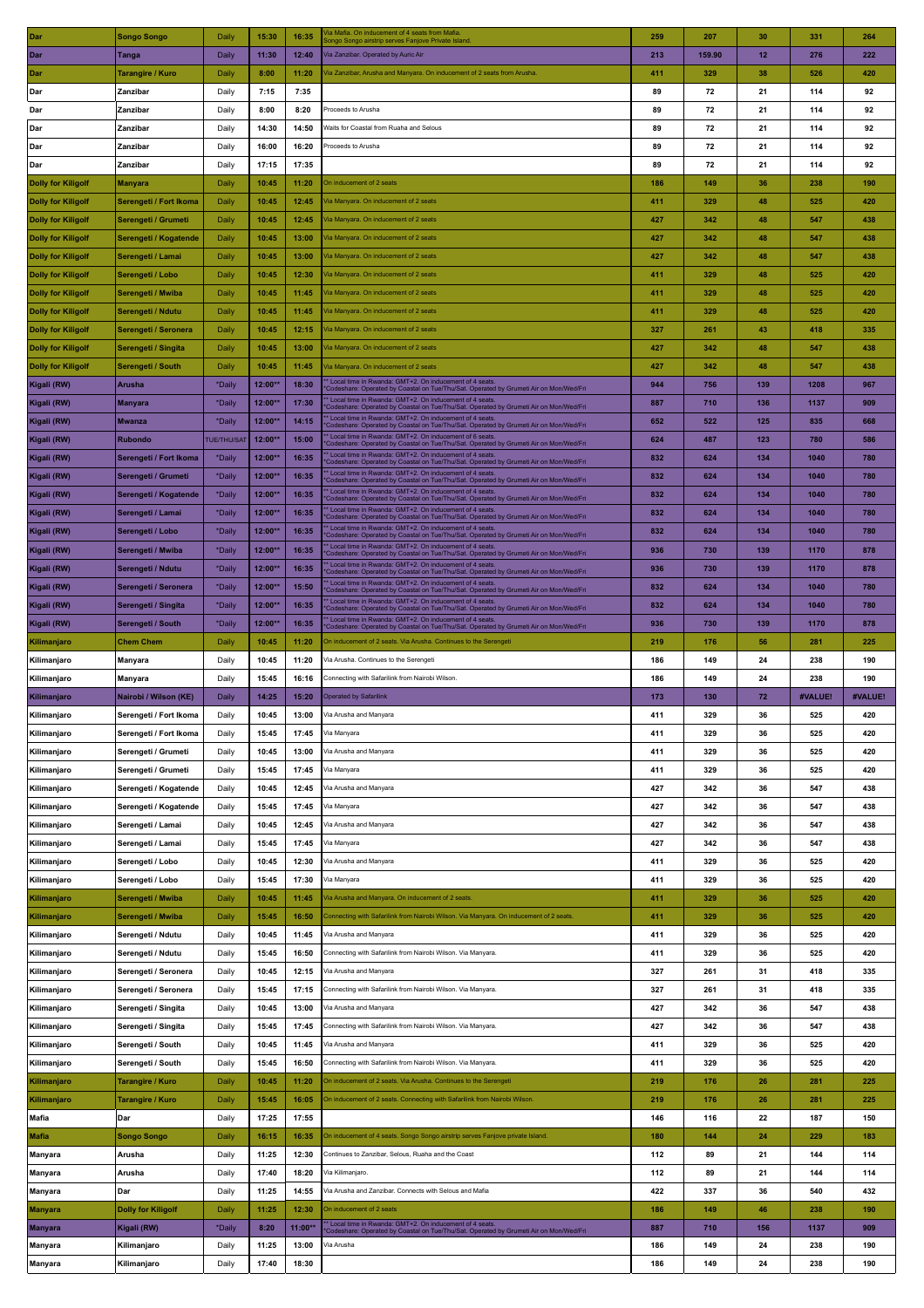| Manyara                         | Migori (KE)*           | Daily              | 8:20  | 11:25 | Ta Seronera. Connects to Safarilink to Mara. Lands in Tarime (TZ). Road transfer across Isibania Border<br>o Migori Airstrip is included in fare. On inducement, min 2pax                                                                                               | 457 | 366   | 38 | 583     | 467     |
|---------------------------------|------------------------|--------------------|-------|-------|-------------------------------------------------------------------------------------------------------------------------------------------------------------------------------------------------------------------------------------------------------------------------|-----|-------|----|---------|---------|
| <b>Manyara</b>                  | Nairobi / Wilson (KE)  | Daily              | 13:50 | 15:20 | Via Kilimanjaro connecting to Safarilink.                                                                                                                                                                                                                               | 359 | 279   | 96 | #N/A    | #N/A    |
| <b>Manyara</b>                  | Ruaha*                 | <b>MON/THU/SAT</b> | 8:20  | 11:30 | Tia Seronera. On inducement of 6 seats from Seronera                                                                                                                                                                                                                    | 815 | 652   | 56 | 1045    | 836     |
| Manyara                         | Selous*                | <b>MON/THU/SAT</b> | 8:20  | 12:50 | /ia Seronera and Ruaha. On inducement of 6 seats from Seronera                                                                                                                                                                                                          | 657 | 525   | 48 | 840     | 672     |
| Manyara                         | Serengeti / Fort Ikoma | Daily              | 8:20  | 9:20  |                                                                                                                                                                                                                                                                         | 287 | 230   | 29 | 367     | 293     |
|                                 |                        |                    | 11:30 | 13:00 |                                                                                                                                                                                                                                                                         | 287 | 230   | 29 | 367     | 293     |
| Manyara                         | Serengeti / Fort Ikoma | Daily              |       |       |                                                                                                                                                                                                                                                                         |     |       |    |         |         |
| Manyara                         | Serengeti / Grumeti    | Daily              | 8:20  | 9:10  |                                                                                                                                                                                                                                                                         | 287 | 230   | 29 | 367     | 293     |
| Manyara                         | Serengeti / Grumeti    | Daily              | 11:30 | 13:00 |                                                                                                                                                                                                                                                                         | 287 | 230   | 29 | 367     | 293     |
| Manyara                         | Serengeti / Kogatende  | Daily              | 8:20  | 10:05 |                                                                                                                                                                                                                                                                         | 287 | 230   | 29 | 367     | 293     |
| Manyara                         | Serengeti / Kogatende  | Daily              | 11:30 | 12:45 |                                                                                                                                                                                                                                                                         | 287 | 230   | 29 | 367     | 293     |
| Manyara                         | Serengeti / Kogatende  | Daily              | 16:25 | 17:45 |                                                                                                                                                                                                                                                                         | 287 | 230   | 29 | 367     | 293     |
| Manyara                         | Serengeti / Lamai      | Daily              | 8:20  | 10:10 |                                                                                                                                                                                                                                                                         | 287 | 230   | 29 | 367     | 293     |
| Manyara                         | Serengeti / Lamai      | Daily              | 11:30 | 12:45 |                                                                                                                                                                                                                                                                         | 287 | 230   | 29 | 367     | 293     |
| Manyara                         | Serengeti / Lamai      | Daily              | 16:25 | 17:45 |                                                                                                                                                                                                                                                                         | 287 | 230   | 29 | 367     | 293     |
| Manyara                         | Serengeti / Lobo       | Daily              | 8:20  | 9:45  |                                                                                                                                                                                                                                                                         | 287 | 230   | 29 | 367     | 293     |
| Manyara                         | Serengeti / Lobo       | Daily              | 11:30 | 12:30 |                                                                                                                                                                                                                                                                         | 287 | 230   | 29 | 367     | 293     |
| Manyara                         | Serengeti / Lobo       | Daily              | 16:25 | 17:30 |                                                                                                                                                                                                                                                                         | 287 | 230   | 29 | 367     | 293     |
| Manyara                         | Serengeti / Mwiba      | Daily              | 8:20  | 8:40  | On inducement of 2 seats                                                                                                                                                                                                                                                | 225 | 180   | 26 | 288     | 231     |
|                                 |                        | Daily              | 11:30 | 11:45 | On inducement of 2 seats.                                                                                                                                                                                                                                               | 225 | 180   | 26 | 288     | 231     |
| <b>Manyara</b>                  | Serengeti / Mwiba      |                    |       |       |                                                                                                                                                                                                                                                                         |     |       |    |         |         |
| <b>Manyara</b>                  | Serengeti / Mwiba      | Daily              | 16:25 | 16:50 | On inducement of 2 seats                                                                                                                                                                                                                                                | 225 | 180   | 26 | 288     | 231     |
| Manyara                         | Serengeti / Ndutu      | Daily              | 8:20  | 8:50  |                                                                                                                                                                                                                                                                         | 225 | 180   | 26 | 288     | 231     |
| Manyara                         | Serengeti / Ndutu      | Daily              | 11:30 | 11:45 |                                                                                                                                                                                                                                                                         | 225 | 180   | 26 | 288     | 231     |
| Manyara                         | Serengeti / Ndutu      | Daily              | 16:25 | 16:50 |                                                                                                                                                                                                                                                                         | 225 | 180   | 26 | 288     | 231     |
| Manyara                         | Serengeti / Seronera   | Daily              | 8:20  | 8:55  |                                                                                                                                                                                                                                                                         | 191 | 153   | 25 | 245     | 197     |
| Manyara                         | Serengeti / Seronera   | Daily              | 11:30 | 12:15 |                                                                                                                                                                                                                                                                         | 191 | 153   | 25 | 245     | 197     |
| Manyara                         | Serengeti / Seronera   | Daily              | 16:25 | 17:15 |                                                                                                                                                                                                                                                                         | 191 | 153   | 25 | 245     | 197     |
| Manyara                         | Serengeti / Singita    | Daily              | 8:20  | 9:15  |                                                                                                                                                                                                                                                                         | 287 | 230   | 29 | 367     | 293     |
| Manyara                         | Serengeti / Singita    | Daily              | 11:30 | 13:00 |                                                                                                                                                                                                                                                                         | 287 | 230   | 29 | 367     | 293     |
| Manyara                         | Serengeti / Singita    | Daily              | 16:25 | 17:45 |                                                                                                                                                                                                                                                                         | 287 | 230   | 29 | 367     | 293     |
| Manyara                         | Serengeti / South      | Daily              | 8:20  | 8:50  |                                                                                                                                                                                                                                                                         | 225 | 180   | 26 | 288     | 231     |
| Manyara                         | Serengeti / South      | Daily              | 11:30 | 11:45 |                                                                                                                                                                                                                                                                         | 225 | 180   | 26 | 288     | 231     |
| Manyara                         | Serengeti / South      | Daily              | 16:25 | 16:50 |                                                                                                                                                                                                                                                                         | 225 | 180   | 26 | 288     | 231     |
| <b>Manyara</b>                  | Tarime                 | Daily              | 8:20  | 10:25 | /ia Seronera. Connects with Safarilink to Mara via Migori (KE). Road transfer across the Isibania Border to                                                                                                                                                             | 388 | 310   | 34 | 497     | 397     |
| <b>Manyara</b>                  | Zanzibar               | Daily              | 11:35 | 14:20 | Aigori airstrip to be arranged seperately. On inducement, min 2 pax.<br>Via Arusha. Connects with Pemba TZ, Selous and Mafia                                                                                                                                            | 422 | 337   | 36 | 540     | 432     |
|                                 |                        |                    |       |       |                                                                                                                                                                                                                                                                         |     |       |    |         |         |
|                                 |                        |                    |       |       |                                                                                                                                                                                                                                                                         |     |       |    |         |         |
| Migori (KE)                     | Manyara                | Daily              | 12:30 | 17:30 | Connects with Safarilink from Mara. The flight departs from Tarime (TZ). Road transfer across Isibania<br>Border is included in the fare. On Inducement, minimum 2 pax.                                                                                                 | 472 | 379   | 39 | 605     | 485     |
| Migori (KE)                     | Serengeti / Fort Ikoma | Daily              | 12:30 | 15:30 | Connects with Safarilink from Mara. The flight departs from Tarime (TZ) after a road transfer across<br>sibania Border. Included in fare. On Inducement, minimum 2 pax.                                                                                                 | 371 | 297   | 34 | 475     | 381     |
| Migori (KE)                     | Serengeti / Grumeti    | Daily              | 12:30 | 16:10 | onnects with Safarilink from Mara. The flight departs from Tarime (TZ) after a road transfer across'<br>sibania Border. Included in fare. On Inducement, minimum 2 pax.                                                                                                 | 371 | 297   | 34 | 475     | 381     |
| Migori (KE)                     | Serengeti / Kogatende  | Daily              | 12:30 | 14:50 | Connects with Safarilink from Mara. The flight departs from Tarime (TZ) after a road transfer across<br>sibania Border. Included in fare. On Inducement, minimum 2 pax.                                                                                                 | 337 | 269   | 32 | 432     | 345     |
| Migori (KE)                     | Serengeti / Lamai      | Daily              | 12:30 | 14:45 | Connects with Safarilink from Mara. The flight departs from Tarime (TZ) after a road transfer across<br>sibania Border. Included in fare. On Inducement, minimum 2 pax                                                                                                  | 337 | 269   | 32 | 432     | 345     |
| Migori (KE)                     | Serengeti / Lobo       | Daily              | 12:30 | 15:10 | Connects with Safarilink from Mara. The flight departs from Tarime (TZ) after a road transfer across<br>sibania Border. Included in fare. On Inducement, minimum 2 pax                                                                                                  | 371 | 297   | 34 | 475     | 381     |
| Migori (KE)                     | Serengeti / Mwiba      | Daily              | 12:30 | 17:05 | Connects with Safarilink from Mara. The flight departs from Tarime (TZ) after a road transfer across<br>sibania Border. Included in fare. On Inducement, minimum 2 pax                                                                                                  | 399 | 319   | 35 | 511     | 409     |
| Migori (KE)                     | Serengeti / Ndutu      | Daily              | 12:30 | 17:05 | Connects with Safarilink from Mara. The flight departs from Tarime (TZ) after a road transfer across<br>sibania Border. Included in fare. On Inducement, minimum 2 pax                                                                                                  | 399 | 319   | 35 | 511     | 409     |
| Migori (KE)                     | Serengeti / Seronera   | Daily              | 12:30 | 16:35 | Connects with Safarilink from Mara. The flight departs from Tarime (TZ) after a road transfer across<br>sibania Border. Included in fare. On Inducement, minimum 2 pax                                                                                                  | 371 | 297   | 34 | 475     | 381     |
| Migori (KE)                     | Serengeti / South      | Daily              | 12:30 | 17:00 | Connects with Safarilink from Mara. The flight departs from Tarime (TZ) after a road transfer across                                                                                                                                                                    | 399 | 319   | 35 | 511     | 409     |
| Migori (KE)                     | Serengeti / Singita    | Daily              | 12:30 | 15:50 | sibania Border. Included in fare. On Inducement, minimum 2 pax<br>Connects with Safarilink from Mara. The flight departs from Tarime (TZ) after a road transfer across                                                                                                  | 371 | 297   | 34 | 475     | 381     |
| Nairobi / Wilson (KE)           | Kilimanjaro            | Daily              | 13:10 | 14:10 | sibania Border. Included in fare. On Inducement, minimum 2 pax<br><b>Operated by Safarilink</b>                                                                                                                                                                         | 173 | 130   | 62 | #VALUE! | #VALUE! |
|                                 |                        |                    |       |       |                                                                                                                                                                                                                                                                         |     |       |    |         |         |
| Nairobi / Wilson (KE)           | <b>Manyara</b>         | Daily              | 13:10 | 16:15 | Safarilink flight from Wilson to Kilimanjaro. Coastal flight from Kilimanjaro to Manyara                                                                                                                                                                                | 359 | 279   | 86 | #N/A    | #N/A    |
| Nairobi / Wilson (KE)           | Serengeti / Grumeti    | Daily              | 13:10 | 17:45 | Safarilink flight from Wilson to Kilimanjaro. Coastal flight from Kilimanjaro to Serengeti                                                                                                                                                                              | 583 | 459   | 98 | #N/A    | #N/A    |
| Nairobi / Wilson (KE)           | Serengeti / Kogatende  | Daily              | 13:10 | 17:45 | Safarilink flight from Wilson to Kilimanjaro. Coastal flight from Kilimanjaro to Serengeti                                                                                                                                                                              | 600 | 472   | 98 | #N/A    | #N/A    |
| Nairobi / Wilson (KE)           | Serengeti / Lamai      | Daily              | 13:10 | 17:45 | Safarilink flight from Wilson to Kilimanjaro. Coastal flight from Kilimanjaro to Serengeti                                                                                                                                                                              | 600 | 472   | 98 | #N/A    | #N/A    |
| Nairobi / Wilson (KE)           | Serengeti / Lobo       | Daily              | 13:10 | 17:30 | Safarilink flight from Wilson to Kilimanjaro. Coastal flight from Kilimanjaro to Serengeti                                                                                                                                                                              | 583 | 459   | 98 | #N/A    | #N/A    |
| Nairobi / Wilson (KE)           | Serengeti / Ndutu      | Daily              | 13:10 | 16:50 | Safarilink flight from Wilson to Kilimanjaro. Coastal flight from Kilimanjaro to Serengeti                                                                                                                                                                              | 583 | 459   | 98 | #N/A    | #N/A    |
| Nairobi / Wilson (KE)           | Serengeti / Seronera   | Daily              | 13:10 | 17:15 | Safarilink flight from Wilson to Kilimanjaro. Coastal flight from Kilimanjaro to Serengeti                                                                                                                                                                              | 499 | 391   | 93 | #N/A    | #N/A    |
| Nairobi / Wilson (KE)           | Serengeti / Singita    | Daily              | 13:10 | 17:45 | Safarilink flight from Wilson to Kilimanjaro. Coastal flight from Kilimanjaro to Serengeti                                                                                                                                                                              | 600 | 472   | 98 | #N/A    | #N/A    |
| Nairobi / Wilson (KE)           | Serengeti / South      | Daily              | 13:10 | 16:50 | Safarilink flight from Wilson to Kilimanjaro. Coastal flight from Kilimanjaro to Serengeti                                                                                                                                                                              | 583 | 459   | 98 | #N/A    | #N/A    |
| Nairobi / Wilson (KE)           | Tarangire / Kuro       | Daily              | 13:10 | 16:05 | Safarilink flight from Wilson to Kilimanjaro. Coastal flight from Kilimanjaro to Kuro.                                                                                                                                                                                  | 392 | 306   | 88 | #N/A    | #N/A    |
| Pemba <sub>TZ</sub>             | Dar                    | Daily              | 9:10  | 10:20 | On inducement of 2 seats from Kilimanjaro.<br>Via Zanzibar. Operated by Auric Air                                                                                                                                                                                       | 156 | 117.0 | 12 | 218     | 179     |
| Pemba TZ                        | Dar                    | Daily              | 12:10 | 13:20 | Via Zanzibar. Operated by Auric Air                                                                                                                                                                                                                                     | 156 | 117.0 | 12 | 218     | 179     |
|                                 |                        |                    | 15:10 | 16:20 | Via Zanzibar. Operated by Auric Air                                                                                                                                                                                                                                     | 156 | 117.0 | 12 | 218     | 179     |
| Pemba TZ<br>Pemba <sub>TZ</sub> | Dar<br>Zanzibar        | Daily<br>Daily     | 9:10  | 9:40  | Operated by Auric Air                                                                                                                                                                                                                                                   | 104 | 78    | 12 | 166     | 140     |
|                                 |                        |                    |       |       |                                                                                                                                                                                                                                                                         |     |       |    |         |         |
| Pemba TZ                        | Zanzibar               | Daily              | 12:10 | 12:40 | Operated by Auric Air                                                                                                                                                                                                                                                   | 104 | 78    | 12 | 166     | 140     |
| Pemba TZ                        | Zanzibar               | Daily              | 15:10 | 15:40 | Operated by Auric Air                                                                                                                                                                                                                                                   | 104 | 78    | 12 | 166     | 140     |
| Ruaha*                          | Arusha                 | Daily              | 11:45 | 18:20 | Via Selous and Dar. On inducement of 2 seats.                                                                                                                                                                                                                           | 737 | 591   | 42 | 944     | 756     |
| Ruaha*                          | Dar                    | Daily              | 11:45 | 14:00 | Via Selous. Connects with flights to Zanzibar, Pemba, Mafia. On inducement of 2 seats.                                                                                                                                                                                  | 433 | 346   | 27 | 553     | 443     |
| Ruaha*                          | Mafia                  | Daily              | 11:45 | 16:00 | Via Selous and Dar. On inducement of 2 seats.                                                                                                                                                                                                                           | 578 | 463   | 34 | 740     | 593     |
| Ruaha*                          | Selous*                | Daily              | 11:45 | 13:05 | On inducement of 2 seats.                                                                                                                                                                                                                                               | 376 | 302   | 24 | 482     | 385     |
| Rubondo                         | Arusha                 | <b>TUE/THU/SAT</b> | 15:15 | 18:20 | On inducement of 6 seats<br>'Codeshare: Operated by Coastal on Tue/Thu/Sat. Operated by Grumeti Air on Mon/Wed/Fri<br>* Local time in Rwanda: GMT+2. On inducement of 6 seats.<br>Codeshare: Operated by Coastal on Tue/Thu/Sat. Operated by Grumeti Air on Mon/Wed/Fri | 614 | 491   | 36 | 785     | 628     |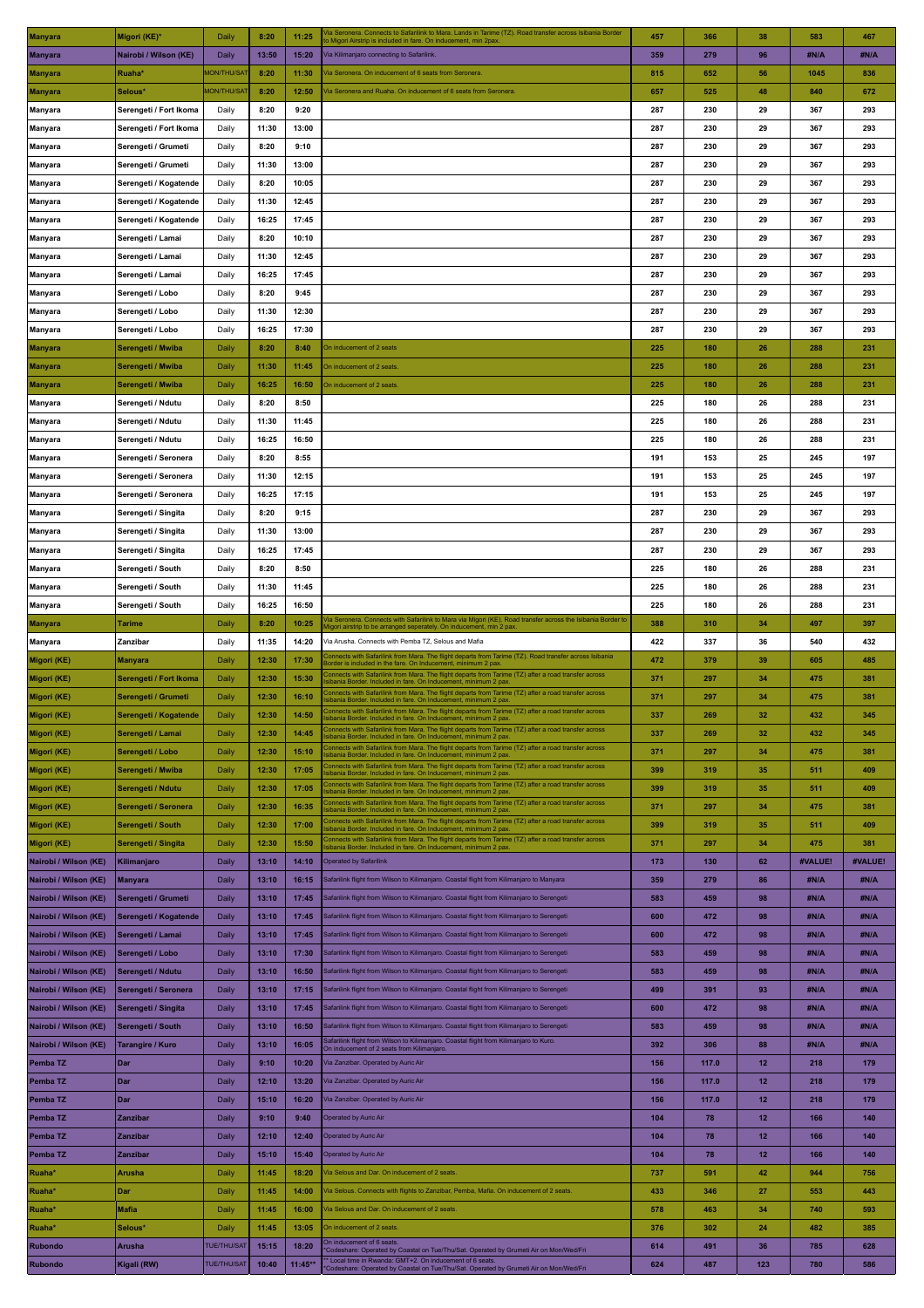| Rubondo                | <b>Manyara</b>            | <b>TUE/THU/SAT</b> | 15:15 | 17:30     | On inducement of 6 seats<br>Codeshare: Operated by Coastal on Tue/Thu/Sat. Operated by Grumeti Air on Mon/Wed/Fri                                                                   | 546 | 437 | 32  | 700  | 561  |
|------------------------|---------------------------|--------------------|-------|-----------|-------------------------------------------------------------------------------------------------------------------------------------------------------------------------------------|-----|-----|-----|------|------|
| <b>Rubondo</b>         | Serengeti / Fort Ikoma    | <b>TUE/THU/SAT</b> | 15:15 | 17:20     | On inducement of 6 seats<br>Codeshare: Operated by Coastal on Tue/Thu/Sat. Operated by Grumeti Air on Mon/Wed/Fri                                                                   | 385 | 284 | 24  | 482  | 361  |
| <b>Rubondo</b>         | Serengeti / Grumeti       | <b>TUE/THU/SAT</b> | 15:15 | 17:20     | On inducement of 6 seats                                                                                                                                                            | 385 | 284 | 24  | 482  | 361  |
|                        |                           | <b>TUE/THU/SAT</b> |       |           | Codeshare: Operated by Coastal on Tue/Thu/Sat. Operated by Grumeti Air on Mon/Wed/Fri<br>On inducement of 6 seats                                                                   |     |     |     |      |      |
| <b>Rubondo</b>         | Serengeti / Kogatende     |                    | 15:15 | 17:20     | 'Codeshare: Operated by Coastal on Tue/Thu/Sat. Operated by Grumeti Air on Mon/Wed/Fri<br>On inducement of 6 seats                                                                  | 385 | 284 | 24  | 482  | 361  |
| Rubondo                | Serengeti / Lamai         | <b>TUE/THU/SAT</b> | 15:15 | 17:20     | Codeshare: Operated by Coastal on Tue/Thu/Sat. Operated by Grumeti Air on Mon/Wed/Fri                                                                                               | 385 | 284 | 24  | 482  | 361  |
| <b>Rubondo</b>         | Serengeti / Lobo          | <b>TUE/THU/SAT</b> | 15:15 | 17:20     | On inducement of 6 seats<br>Codeshare: Operated by Coastal on Tue/Thu/Sat. Operated by Grumeti Air on Mon/Wed/Fri                                                                   | 385 | 284 | 24  | 482  | 361  |
| <b>Rubondo</b>         | Serengeti / Ndutu         | <b>TUE/THU/SAT</b> | 15:15 | 17:20     | On inducement of 6 seats<br>Codeshare: Operated by Coastal on Tue/Thu/Sat. Operated by Grumeti Air on Mon/Wed/Fri                                                                   | 385 | 284 | 24  | 482  | 361  |
| <b>Rubondo</b>         | Serengeti / Mwiba         | <b>TUE/THU/SAT</b> | 15:15 | 17:20     | On inducement of 6 seats<br>Codeshare: Operated by Coastal on Tue/Thu/Sat. Operated by Grumeti Air on Mon/Wed/Fri                                                                   | 385 | 284 | 24  | 482  | 361  |
| <b>Rubondo</b>         | Serengeti / Seronera      | <b>TUE/THU/SAT</b> | 15:15 | 16:35     | On inducement of 6 seats<br>Codeshare: Operated by Coastal on Tue/Thu/Sat. Operated by Grumeti Air on Mon/Wed/Fri                                                                   | 385 | 284 | 24  | 482  | 361  |
| <b>Rubondo</b>         | Serengeti / Singita       | <b>TUE/THU/SAT</b> | 15:15 | 17:20     | On inducement of 6 seats                                                                                                                                                            | 385 | 284 | 24  | 482  | 361  |
|                        |                           |                    |       |           | Codeshare: Operated by Coastal on Tue/Thu/Sat. Operated by Grumeti Air on Mon/Wed/Fri<br>On inducement of 6 seats                                                                   |     |     |     |      |      |
| <b>Rubondo</b>         | Serengeti / South         | <b>TUE/THU/SAT</b> | 15:15 | 17:20     | Codeshare: Operated by Coastal on Tue/Thu/Sat. Operated by Grumeti Air on Mon/Wed/Fri                                                                                               | 385 | 284 | 24  | 482  | 361  |
| Selous*                | <b>Arusha</b>             | Daily              | 12:50 | 18:15     | Via Dar and Zanzibar, On inducement of 2 seats                                                                                                                                      | 484 | 387 | 29  | 620  | 496  |
| Selous*                | Dar                       | Daily              | 8:15  | 9:30      | Operated by Safari Air Link. On inducement of 2 seats.                                                                                                                              | 192 | 192 | 15  | 252  | 252  |
| Selous'                | Dar                       | Daily              | 12:50 | 14:00     | On inducement of 2 seats. Connects to Zanzibar, Pemba, Tanga, and Mafia                                                                                                             | 192 | 192 | 15  | 252  | 252  |
| Selous*                | Dar                       | Daily              | 15:10 | 17:00     | Operated by Safari Air Link. On inducement of 2 seats. Via Zanzibar                                                                                                                 | 192 | 192 | 15  | 252  | 252  |
| Selous*                | <b>Mafia</b>              | Daily              | 12:50 | 16:00     | Via Dar. On inducement of 2 seats to Dar                                                                                                                                            | 327 | 261 | 21  | 418  | 334  |
| Selous*                | Ruaha*                    | Daily              | 9:20  | 11:00     | Via Dar. On inducement of 2 seats to Dar                                                                                                                                            | 376 | 302 | 24  | 482  | 385  |
|                        |                           |                    |       |           |                                                                                                                                                                                     |     |     |     |      |      |
| Selous*                | Songo Songo               | Daily              | 12:50 | 16:35     | Via Dar and Mafia. On inducement of 4 seats. Songo Songo airstrip serves Fanjove private Island.                                                                                    | 456 | 364 | 28  | 582  | 466  |
| Selous*                | Zanzibar                  | Daily              | 12:50 | 14:50     | Via Dar. On inducement of 2 seats to Dar                                                                                                                                            | 248 | 198 | 17  | 317  | 254  |
| Serengeti / Fort Ikoma | Arusha                    | Daily              | 10:00 | 11:45     | Via Manayara                                                                                                                                                                        | 343 | 275 | 22  | 439  | 352  |
| Serengeti / Fort Ikoma | Arusha                    | Daily              | 15:45 | 18:20     | Via Manyara and Kilimanjaro                                                                                                                                                         | 343 | 275 | 22  | 439  | 352  |
| Serengeti / Fort Ikoma | Dar                       | Daily              | 10:00 | 13:35     | Via Seronera and Zanzibar                                                                                                                                                           | 652 | 522 | 38  | 835  | 668  |
| Serengeti / Fort Ikoma | Dar                       | Daily              | 10:00 | 14:55     | Via Manyara, Arusha and Zanzibar                                                                                                                                                    | 652 | 522 | 38  | 835  | 668  |
|                        |                           |                    |       |           |                                                                                                                                                                                     |     |     |     |      |      |
| Serengeti / Fort Ikoma | <b>Chem Chem</b>          | Daily              | 10:00 | 12:30     | fia Manyara. On inducement of 2 seats                                                                                                                                               | 501 | 401 | 60  | 642  | 514  |
| Serengeti / Fort Ikoma | <b>Dolly for Kiligolf</b> | Daily              | 10:00 | 12:30     | Via Manyara. On inducement of 2 seats                                                                                                                                               | 411 | 329 | 48  | 525  | 420  |
| Serengeti / Fort Ikoma | Kigali (RW)               | *Daily             | 8:30  | $11:00**$ | Local time in Rwanda: GMT+2. On inducement of 4 seats<br>Codeshare: Operated by Coastal on Tue/Thu/Sat. Operated by Grumeti Air on Mon/Wed/Fri                                      | 832 | 624 | 134 | 1040 | 780  |
| Serengeti / Fort Ikoma | Kilimanjaro               | Daily              | 10:00 | 13:00     | Via Arusha                                                                                                                                                                          | 411 | 329 | 26  | 525  | 420  |
| Serengeti / Fort Ikoma | Kilimanjaro               | Daily              | 15:45 | 18:30     |                                                                                                                                                                                     | 411 | 329 | 26  | 525  | 420  |
| Serengeti / Fort Ikoma | Mafia                     | Daily              | 10:00 | 16:00     | Via Manyara, Arusha, Zanzibar and Dar                                                                                                                                               | 799 | 639 | 45  | 1023 | 818  |
|                        |                           |                    |       |           |                                                                                                                                                                                     |     |     |     |      |      |
| Serengeti / Fort Ikoma | Manyara                   | Daily              | 10:00 | 11:25     |                                                                                                                                                                                     | 287 | 230 | 19  | 367  | 293  |
| Serengeti / Fort Ikoma | Manyara                   | Daily              | 15:45 | 17:30     |                                                                                                                                                                                     | 287 | 230 | 19  | 367  | 293  |
| Serengeti / Fort Ikoma | Migori (KE)               | Daily              | 9:20  | 11:25     | onnects with Safarilink to Mara. Lands in Tarime (TZ), connects to road transfer across Isibania Border to<br>ligori Airstrip. Included in fare. On inducement, min 2 pax           | 371 | 297 | 24  | 475  | 381  |
| Serengeti / Fort Ikoma | Nairobi / Wilson (KE)     | Daily              | 10:00 | 15:20     | Via Manyara, Arusha and Kilimanjaro, connecting with Safarilink.                                                                                                                    | 583 | 459 | 98  | #N/A | #N/A |
| Serengeti / Fort Ikoma | Ruaha*                    | <b>JON/THU/SAT</b> | 9:15  | 11:30     | onnects with Ruaha Flight in Seronera. Operates from June to February<br>On inducement of 6 seats from Seronera                                                                     | 675 | 540 | 39  | 864  | 692  |
| Serengeti / Fort Ikoma | Rubondo                   | <b>TUE/THU/SAT</b> | 8:30  | 10:25     | On inducement of 6 seats<br>Codeshare: Operated by Coastal on Tue/Thu/Sat. Operated by Grumeti Air on Mon/Wed/Fri                                                                   | 385 | 284 | 24  | 482  | 361  |
| Serengeti / Fort Ikoma | Selous*                   | <b>MON/THU/SAT</b> | 9:15  | 13:05     | ia Seronera to Ruaha. Connects with Ruaha - Selous flight in Msembe airstrip                                                                                                        | 850 | 679 | 47  | 1089 | 870  |
|                        |                           |                    |       |           | On inducement of 6 seats from Seronera. Operates from June to February<br>Connects with Safarilink to Mara via Migori (KE), after a road transfer across the border (to be arranged |     |     |     |      |      |
| Serengeti / Fort Ikoma | <b>Tarime</b>             | Daily              | 9:20  | 10:25     | eperately). On inducement, min 2 pax.                                                                                                                                               | 309 | 248 | 20  | 396  | 317  |
| Serengeti / Fort Ikoma | Zanzibar                  | Daily              | 10:00 | 13:00     | Via Seronera.                                                                                                                                                                       | 652 | 522 | 38  | 835  | 668  |
| Serengeti / Fort Ikoma | Zanzibar                  | Daily              | 10:00 | 14:20     | Via Manyara, Arusha                                                                                                                                                                 | 652 | 522 | 38  | 835  | 668  |
| Serengeti / Grumeti    | Arusha                    | Daily              | 10:15 | 11:45     | Via Manayara                                                                                                                                                                        | 355 | 284 | 23  | 454  | 364  |
| Serengeti / Grumeti    | Arusha                    | Daily              | 16:15 | 18:20     | Via Manyara and Kilimanjaro                                                                                                                                                         | 355 | 284 | 23  | 454  | 364  |
| Serengeti / Grumeti    | <b>Chem Chem</b>          | Daily              | 10:00 | 12:30     | Via Manyara. On inducement of 2 seats                                                                                                                                               | 501 | 401 | 60  | 642  | 514  |
| Serengeti / Grumeti    | Dar                       | Daily              | 10:15 | 13:35     | Via Seronera and Zanzibar                                                                                                                                                           | 652 | 522 | 38  | 835  | 668  |
|                        |                           |                    |       |           |                                                                                                                                                                                     |     |     |     |      |      |
| Serengeti / Grumeti    | Dar                       | Daily              | 10:15 | 14:55     | Via Manyara, Arusha and Zanzibar                                                                                                                                                    | 652 | 522 | 38  | 835  | 668  |
| Serengeti / Grumeti    | <b>Dolly for Kiligolf</b> | Daily              | 10:15 | 12:30     | Via Manyara. On inducement of 2 seats                                                                                                                                               | 427 | 342 | 48  | 547  | 438  |
| Serengeti / Grumeti    | Kigali (RW)               | *Daily             | 8:30  | 11:00**   | * Local time in Rwanda: GMT+2. On inducement of 4 seats<br>Codeshare: Operated by Coastal on Tue/Thu/Sat. Operated by Grumeti Air on Mon/Wed/Fri                                    | 832 | 624 | 134 | 1040 | 780  |
| Serengeti / Grumeti    | Kilimanjaro               | Daily              | 10:15 | 13:00     | Via Arusha                                                                                                                                                                          | 427 | 342 | 26  | 547  | 438  |
| Serengeti / Grumeti    | Kilimanjaro               | Daily              | 16:15 | 18:30     |                                                                                                                                                                                     | 427 | 342 | 26  | 547  | 438  |
| Serengeti / Grumeti    | Mafia                     | Daily              | 10:15 | 16:00     | Via Manyara, Arusha, Zanzibar and Dar                                                                                                                                               | 794 | 634 | 45  | 1016 | 813  |
|                        |                           |                    |       |           |                                                                                                                                                                                     |     |     |     |      |      |
| Serengeti / Grumeti    | Manyara                   | Daily              | 10:15 | 11:25     |                                                                                                                                                                                     | 287 | 230 | 19  | 367  | 293  |
| Serengeti / Grumeti    | Manyara                   | Daily              | 16:15 | 17:30     |                                                                                                                                                                                     | 287 | 230 | 19  | 367  | 293  |
| Serengeti / Grumeti    | Migori (KE)               | Daily              | 9:10  | 11:25     | onnects with Safarilink to Mara. Lands in Tarime (TZ) Road transfer across Isibania Border to Migori'<br>irstrip included in the fare. On inducement, min 2 pax.                    | 371 | 297 | 24  | 475  | 381  |
| Serengeti / Grumeti    | Nairobi / Wilson (KE)     | Daily              | 10:15 | 15:20     | Via Manyara, Arusha and Kilimanjaro, connecting with Safarilink.                                                                                                                    | 600 | 472 | 98  | #N/A | #N/A |
| Serengeti / Grumeti    | Ruaha*                    | <b>MON/THU/SAT</b> | 10:15 | 11:30     | onnects with Ruaha Flight in Seronera. On inducement of 6 seats from Seronera.<br>perates from June to February                                                                     | 675 | 540 | 39  | 864  | 692  |
| Serengeti / Grumeti    | <b>Rubondo</b>            | <b>TUE/THU/SAT</b> | 8:30  | 10:25     | On inducement of 6 seats.                                                                                                                                                           | 385 | 284 | 24  | 482  | 361  |
|                        | Selous*                   | <b>MON/THU/SAT</b> | 10:15 | 13:05     | Codeshare: Operated by Coastal on Tue/Thu/Sat. Operated by Grumeti Air on Mon/Wed/Fri<br>fia Seronera to Ruaha. Connects with Ruaha - Selous flight in Msembe airstrip              | 675 | 540 | 39  | 864  | 692  |
| Serengeti / Grumeti    |                           |                    |       |           | On inducement of 6 seats from Seronera. Operates from June to February                                                                                                              |     |     |     |      |      |
| Serengeti / Grumeti    | Serengeti / Fort Ikoma    | Daily              | 9:10  | 9:20      |                                                                                                                                                                                     | 287 | 230 | 19  | 367  | 293  |
| Serengeti / Grumeti    | Serengeti / Kogatende     | Daily              | 9:10  | 10:05     |                                                                                                                                                                                     | 287 | 230 | 19  | 367  | 293  |
| Serengeti / Grumeti    | Serengeti / Lamai         | Daily              | 9:10  | 10:10     |                                                                                                                                                                                     | 287 | 230 | 19  | 367  | 293  |
| Serengeti / Grumeti    | Serengeti / Lobo          | Daily              | 9:10  | 9:45      |                                                                                                                                                                                     | 287 | 230 | 19  | 367  | 293  |
| Serengeti / Grumeti    | Serengeti / Mwiba         | Daily              | 10:15 | 11:00     | On Inducement of 2 seats.                                                                                                                                                           | 287 | 230 | 19  | 367  | 293  |
| Serengeti / Grumeti    | Serengeti / Ndutu         | Daily              | 10:15 | 10:55     |                                                                                                                                                                                     | 287 | 230 | 19  | 367  | 293  |
|                        |                           |                    |       |           |                                                                                                                                                                                     |     |     |     |      |      |
| Serengeti / Grumeti    | Serengeti / Seronera      | Daily              | 10:15 | 10:30     |                                                                                                                                                                                     | 287 | 230 | 19  | 367  | 293  |
| Serengeti / Grumeti    | Serengeti / Singita       | Daily              | 9:10  | 9:15      |                                                                                                                                                                                     | 287 | 230 | 19  | 367  | 293  |
| Serengeti / Grumeti    | Tarangire / Kuro          | Daily              | 10:15 | 11:25     | On Inducement of 2 seats                                                                                                                                                            | 501 | 401 | 30  | 642  | 514  |
| Serengeti / Grumeti    | Tarangire / Kuro          | Daily              | 16:15 | 17:30     | On Inducement of 2 seats.                                                                                                                                                           | 501 | 401 | 30  | 642  | 514  |
|                        | <b>Tarime</b>             | Daily              | 9:10  | 10:25     | Connects with Safarilink to Maasai Mara via Migori (KE), after a road transfer across the border (to be<br>arranged seperately). On inducement, min 2 pax                           | 309 | 248 | 20  | 396  | 317  |
| Serengeti / Grumeti    |                           |                    |       |           |                                                                                                                                                                                     |     |     |     |      |      |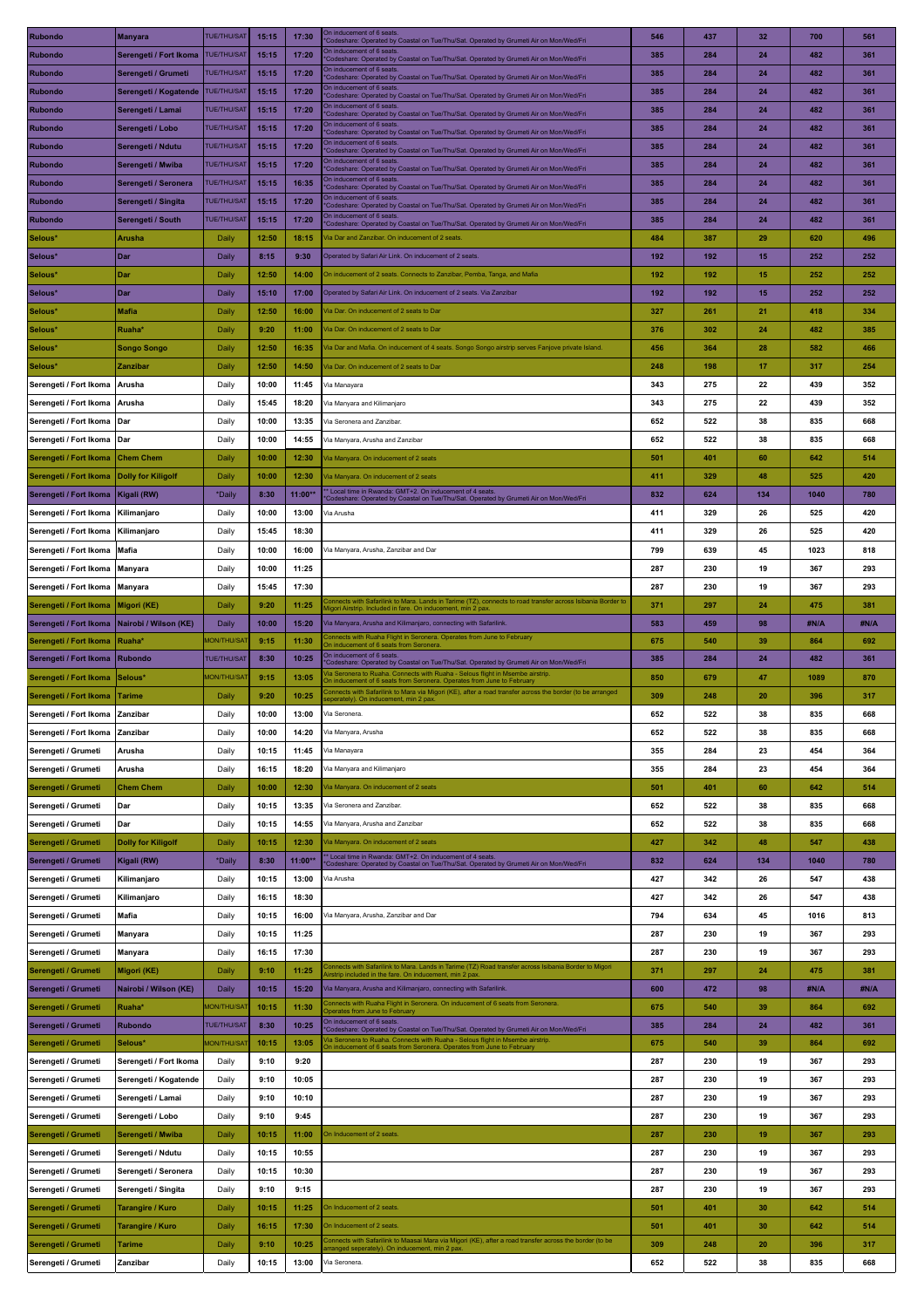| Serengeti / Grumeti                        | Zanzibar                  | Daily              | 10:15 | 14:20     | Via Manyara, Arusha                                                                                                                                                                                 | 652 | 522 | 38  | 835  | 668  |
|--------------------------------------------|---------------------------|--------------------|-------|-----------|-----------------------------------------------------------------------------------------------------------------------------------------------------------------------------------------------------|-----|-----|-----|------|------|
| Serengeti / Kogatende                      | l Arusha                  | Daily              | 9:25  | 11:45     | Via Manayara                                                                                                                                                                                        | 355 | 284 | 23  | 454  | 364  |
| Serengeti / Kogatende                      | Arusha                    | Daily              | 14:55 | 18:20     | Via Manyara and Kilimanjaro                                                                                                                                                                         | 355 | 284 | 23  | 454  | 364  |
| Serengeti / Kogatende                      | <b>Chem Chem</b>          | Daily              | 10:00 | 12:30     | Via Manyara. On inducement of 2 seats                                                                                                                                                               | 501 | 401 | 60  | 642  | 514  |
|                                            |                           |                    |       |           |                                                                                                                                                                                                     |     |     |     |      |      |
| Serengeti / Kogatende   Dar                |                           | Daily              | 9:25  | 14:55     | Via Manyara, Arusha and Zanzibar                                                                                                                                                                    | 670 | 536 | 38  | 857  | 685  |
| Serengeti / Kogatende   Dar                |                           | Daily              | 10:20 | 13:35     | Via Zanzibar                                                                                                                                                                                        | 670 | 536 | 38  | 857  | 685  |
| Serengeti / Kogatende   Dolly for Kiligolf |                           | Daily              | 9:25  | 12:30     | Via Manyara. On inducement of 2 seats                                                                                                                                                               | 427 | 342 | 48  | 547  | 438  |
| Serengeti / Kogatende   Kigali (RW)        |                           | *Daily             | 8:30  | 11:00**   | * Local time in Rwanda: GMT+2. On inducement of 4 seats<br>Codeshare: Operated by Coastal on Tue/Thu/Sat. Operated by Grumeti Air on Mon/Wed/Fri                                                    | 832 | 624 | 134 | 1040 | 780  |
| Serengeti / Kogatende   Kilimanjaro        |                           | Daily              | 9:25  | 13:00     | Via Arusha                                                                                                                                                                                          | 427 | 342 | 26  | 547  | 438  |
| Serengeti / Kogatende   Kilimanjaro        |                           | Daily              | 14:55 | 18:30     |                                                                                                                                                                                                     | 427 | 342 | 26  | 547  | 438  |
| Serengeti / Kogatende   Mafia              |                           | Daily              | 9:25  | 16:00     | Via Manyara, Arusha, Zanzibar and Dar                                                                                                                                                               | 814 | 651 | 46  | 1043 | 834  |
| Serengeti / Kogatende   Manyara            |                           | Daily              | 9:25  | 11:25     |                                                                                                                                                                                                     | 287 | 230 | 19  | 367  | 293  |
| Serengeti / Kogatende   Manyara            |                           | Daily              | 14:55 | 17:30     |                                                                                                                                                                                                     | 287 | 230 | 19  | 367  | 293  |
| Serengeti / Kogatende                      | Migori (KE)               | Daily              | 10:05 | 11:25     | Connects with Safarilink to Mara. Lands in Tarime (TZ). Road transfer across Isibania Border to Migori                                                                                              | 337 | 269 | 22  | 432  | 345  |
| Serengeti / Kogatende                      | Nairobi / Wilson (KE)     | Daily              | 9:25  | 15:20     | virstrip included in the fare. On inducement, min 2 pax<br>Via Manyara, Arusha and Kilimanjaro, connecting with Safarilink.                                                                         | 600 | 472 | 98  | #N/A | #N/A |
|                                            | Ruaha*                    | <b>MON/THU/SAT</b> | 9:30  | 11:30     | Connects with Ruaha Flight in Seronera. On inducement of 6 seats from Seronera.                                                                                                                     | 675 | 540 | 39  | 864  | 692  |
| Serengeti / Kogatende                      |                           |                    |       |           | Operates from June to February<br>On inducement of 6 seats                                                                                                                                          |     |     |     |      |      |
| Serengeti / Kogatende   Rubondo            |                           | <b>TUE/THU/SAT</b> | 8:30  | 10:25     | 'Codeshare: Operated by Coastal on Tue/Thu/Sat. Operated by Grumeti Air on Mon/Wed/Fri<br>/ia Seronera to Ruaha. Connects with Ruaha - Selous flight in Msembe airstrip                             | 385 | 284 | 24  | 482  | 361  |
| Serengeti / Kogatende                      | Selous*                   | <b>MON/THU/SAT</b> | 9:30  | 12:50     | On inducement of 6 seats from Seronera. Operates from June to February                                                                                                                              | 850 | 679 | 47  | 1089 | 870  |
| Serengeti / Kogatende   Serengeti / Lamai  |                           | Daily              | 10:05 | 10:10     |                                                                                                                                                                                                     | 287 | 230 | 19  | 367  | 293  |
| Serengeti / Kogatende Serengeti / Lobo     |                           | Daily              | 9:25  | 9:45      |                                                                                                                                                                                                     | 287 | 230 | 19  | 367  | 293  |
| Serengeti / Kogatende   Serengeti / Mwiba  |                           | Daily              | 9:25  | 11:00     | On Inducement of 2 seats                                                                                                                                                                            | 287 | 230 | 19  | 367  | 293  |
| Serengeti / Kogatende   Serengeti / Ndutu  |                           | Daily              | 9:25  | 10:55     |                                                                                                                                                                                                     | 287 | 230 | 19  | 367  | 293  |
| Serengeti / Kogatende                      | Serengeti / Seronera      | Daily              | 9:25  | 10:30     |                                                                                                                                                                                                     | 287 | 230 | 19  | 367  | 293  |
| Serengeti / Kogatende                      | Serengeti / Singita       | Daily              | 9:25  | 10:05     |                                                                                                                                                                                                     | 287 | 230 | 19  | 367  | 293  |
| Serengeti / Kogatende   Serengeti / South  |                           | Daily              | 9:25  | 10:50     |                                                                                                                                                                                                     | 287 | 230 | 19  | 367  | 293  |
| Serengeti / Kogatende                      | Tarangire / Kuro          | Daily              | 9:25  | 11:25     | On Inducement of 2 seats                                                                                                                                                                            | 501 | 401 | 30  | 642  | 514  |
| Serengeti / Kogatende                      | <b>Tarangire / Kuro</b>   | Daily              | 14:55 | 17:30     | On Inducement of 2 seats                                                                                                                                                                            | 501 | 401 | 30  | 642  | 514  |
|                                            |                           |                    |       |           | Connects with Safarilink to Maasai Mara via Migori (KE), after a road transfer across the border (to be                                                                                             |     |     |     |      |      |
| Serengeti / Kogatende                      | <b>Tarime</b>             | Daily              | 10:05 | 10:25     | pranged seperately). On inducement, min 2 pax                                                                                                                                                       | 276 | 220 | 19  | 353  | 282  |
| Serengeti / Kogatende                      | Zanzibar                  | Daily              | 10:20 | 13:00     |                                                                                                                                                                                                     | 670 | 536 | 38  | 857  | 685  |
| Serengeti / Kogatende                      | Zanzibar                  | Daily              | 9:25  | 14:20     | Via Manyara, Arusha                                                                                                                                                                                 | 670 | 536 | 38  | 857  | 685  |
| Serengeti / Lamai                          | Arusha                    | Daily              | 9:15  | 11:45     | Via Manayara                                                                                                                                                                                        | 355 | 284 | 23  | 454  | 364  |
| Serengeti / Lamai                          | Arusha                    | Daily              | 14:45 | 18:20     | Via Manyara and Kilimanjaro                                                                                                                                                                         | 355 | 284 | 23  | 454  | 364  |
| Serengeti / Lamai                          | <b>Chem Chem</b>          | Daily              | 10:00 | 12:30     | Via Manyara. On inducement of 2 seats                                                                                                                                                               | 501 | 401 | 60  | 642  | 514  |
| Serengeti / Lamai                          | Dar                       | Daily              | 9:15  | 13:35     | Via Zanzibar and Seronera.                                                                                                                                                                          | 670 | 536 | 38  | 857  | 685  |
|                                            |                           |                    |       |           |                                                                                                                                                                                                     |     |     |     |      |      |
| Serengeti / Lamai                          | Dar                       | Daily              | 9:15  | 14:55     | Via Manyara, Arusha and Zanzibar                                                                                                                                                                    | 670 | 536 | 38  | 857  | 685  |
| Serengeti / Lamai                          | <b>Dolly for Kiligolf</b> | Daily              | 9:15  | 12:30     | Via Manyara. On inducement of 2 seats                                                                                                                                                               | 427 | 342 | 48  | 547  | 438  |
| Serengeti / Lamai                          | Kigali (RW)               | *Daily             | 8:30  | 11:00**   | * Local time in Rwanda: GMT+2. On inducement of 4 seats.                                                                                                                                            | 832 | 624 | 134 | 1040 | 780  |
| Serengeti / Lamai                          | Kilimanjaro               | Daily              | 9:15  | 13:00     | Codeshare: Operated by Coastal on Tue/Thu/Sat. Operated by Grumeti Air on Mon/Wed/Fri<br>Via Arusha                                                                                                 | 427 | 342 | 26  | 547  | 438  |
|                                            |                           | Daily              | 14:45 | 18:30     |                                                                                                                                                                                                     | 427 | 342 | 26  | 547  | 438  |
| Serengeti / Lamai                          | Kilimanjaro               |                    |       |           |                                                                                                                                                                                                     |     |     |     |      |      |
| Serengeti / Lamai                          | Manyara                   | Daily              | 9:15  | 11:25     |                                                                                                                                                                                                     | 287 | 230 | 19  | 367  | 293  |
| Serengeti / Lamai                          | Manyara                   | Daily              | 14:45 | 17:30     | Connects with Safarilink to Mara. Lands in Tarime (TZ). Road transfer across Isibania Border to Migori                                                                                              | 287 | 230 | 19  | 367  | 293  |
| Serengeti / Lamai                          | Migori (KE)               | Daily              | 10:10 | 11:25     | Airstrip included in the fare. On inducement, min 2 pax.                                                                                                                                            | 337 | 269 | 22  | 432  | 345  |
| Serengeti / Lamai                          | Nairobi / Wilson (KE)     | Daily              | 9:15  | 15:20     | Via Manyara, Arusha and Kilimanjaro, connecting with Safarilink.                                                                                                                                    | 600 | 472 | 98  | #N/A | #N/A |
| Serengeti / Lamai                          | Ruaha*                    | <b>MON/THU/SAT</b> | 8:30  | 11:30     | Connects with Ruaha Flight in Seronera. On inducement of 6 seats from Seronera.<br>Operates from June to February<br>Via Seronera to Ruaha. Connects with Ruaha - Selous flight in Msembe airstrip. | 675 | 540 | 39  | 864  | 692  |
| Serengeti / Lamai                          | Selous*                   | <b>MON/THU/SAT</b> | 8:30  | 12:50     | On inducement of 6 seats from Seronera. Operates from June to February                                                                                                                              | 850 | 679 | 47  | 1089 | 870  |
| Serengeti / Lamai                          | <b>Rubondo</b>            | <b>TUE/THU/SAT</b> | 8:30  | 10:25     | On inducement of 6 seats.<br>Codeshare: Operated by Coastal on Tue/Thu/Sat. Operated by Grumeti Air on Mon/Wed/Fri                                                                                  | 385 | 284 | 24  | 361  | 361  |
| Serengeti / Lamai                          | Serengeti / Kogatende     | Daily              | 9:15  | 9:25      |                                                                                                                                                                                                     | 287 | 230 | 19  | 367  | 293  |
| Serengeti / Lamai                          | Serengeti / Lobo          | Daily              | 9:15  | 9:45      |                                                                                                                                                                                                     | 287 | 230 | 19  | 367  | 293  |
| Serengeti / Lamai                          | Serengeti / Mwiba         | Daily              | 9:15  | 11:00     | On Inducement of 2 seats                                                                                                                                                                            | 287 | 230 | 19  | 367  | 293  |
| Serengeti / Lamai                          | Serengeti / Ndutu         | Daily              | 9:15  | 10:55     |                                                                                                                                                                                                     | 287 | 230 | 19  | 367  | 293  |
| Serengeti / Lamai                          | Serengeti / Seronera      | Daily              | 9:15  | 10:30     |                                                                                                                                                                                                     | 287 | 230 | 19  | 367  | 293  |
| Serengeti / Lamai                          | Serengeti / South         | Daily              | 9:15  | 10:50     |                                                                                                                                                                                                     | 287 | 230 | 19  | 367  | 293  |
| Serengeti / Lamai                          | <b>Tarangire / Kuro</b>   | Daily              | 9:15  | 11:25     | On Inducement of 2 seats.                                                                                                                                                                           | 501 | 401 | 30  | 642  | 514  |
| Serengeti / Lamai                          | Tarangire / Kuro          | Daily              | 14:45 | 17:30     | On Inducement of 2 seats.                                                                                                                                                                           | 501 | 401 | 30  | 642  | 514  |
|                                            | <b>Tarime</b>             |                    | 10:10 | 10:25     | Connects with Safarilink to Maasai Mara via Migori (KE), after a road transfer across the border (to be                                                                                             | 276 | 220 | 19  | 353  | 282  |
| Serengeti / Lamai                          |                           | Daily              |       |           | arranged seperately). On inducement, min 2 pax.                                                                                                                                                     |     |     |     |      |      |
| Serengeti / Lamai                          | Zanzibar                  | Daily              | 9:15  | 13:00     | Via Seronera.                                                                                                                                                                                       | 670 | 536 | 38  | 857  | 685  |
| Serengeti / Lamai                          | Zanzibar                  | Daily              | 9:15  | 14:20     | Via Manyara, Arusha                                                                                                                                                                                 | 670 | 536 | 38  | 857  | 685  |
| Serengeti / Lobo                           | Arusha                    | Daily              | 9:45  | 11:45     | Via Manayara                                                                                                                                                                                        | 343 | 275 | 22  | 439  | 352  |
| Serengeti / Lobo                           | Arusha                    | Daily              | 15:15 | 18:20     | Via Manyara and Kilimanjaro                                                                                                                                                                         | 343 | 275 | 22  | 439  | 352  |
| Serengeti / Lobo                           | <b>Chem Chem</b>          | Daily              | 10:00 | 12:30     | Via Manyara. On inducement of 2 seats                                                                                                                                                               | 501 | 401 | 60  | 642  | 514  |
| Serengeti / Lobo                           | Dar                       | Daily              | 9:45  | 13:35     | Via Seronera and Zanzibar.                                                                                                                                                                          | 652 | 522 | 38  | 835  | 668  |
| Serengeti / Lobo                           | Dar                       | Daily              | 9:45  | 14:55     | Via Manyara, Arusha and Zanzibar                                                                                                                                                                    | 652 | 522 | 38  | 835  | 668  |
| Serengeti / Lobo                           | <b>Dolly for Kiligolf</b> | Daily              | 9:45  | 12:30     | Via Manyara. On inducement of 2 seats                                                                                                                                                               | 411 | 329 | 48  | 525  | 420  |
| Serengeti / Lobo                           | Kigali (RW)               | *Daily             | 8:30  | $11:00**$ | * Local time in Rwanda: GMT+2. On inducement of 4 seats.<br>Codeshare: Operated by Coastal on Tue/Thu/Sat. Operated by Grumeti Air on Mon/Wed/Fri                                                   | 884 | 690 | 136 | 1106 | 829  |
| Serengeti / Lobo                           | Kilimanjaro               | Daily              | 9:45  | 13:00     | Via Arusha                                                                                                                                                                                          | 411 | 329 | 26  | 525  | 420  |
| Serengeti / Lobo                           | Kilimanjaro               | Daily              | 15:15 | 18:30     |                                                                                                                                                                                                     | 411 | 329 | 26  | 525  | 420  |
| Serengeti / Lobo                           | Manyara                   | Daily              | 9:45  | 11:25     |                                                                                                                                                                                                     | 287 | 230 | 19  | 367  | 293  |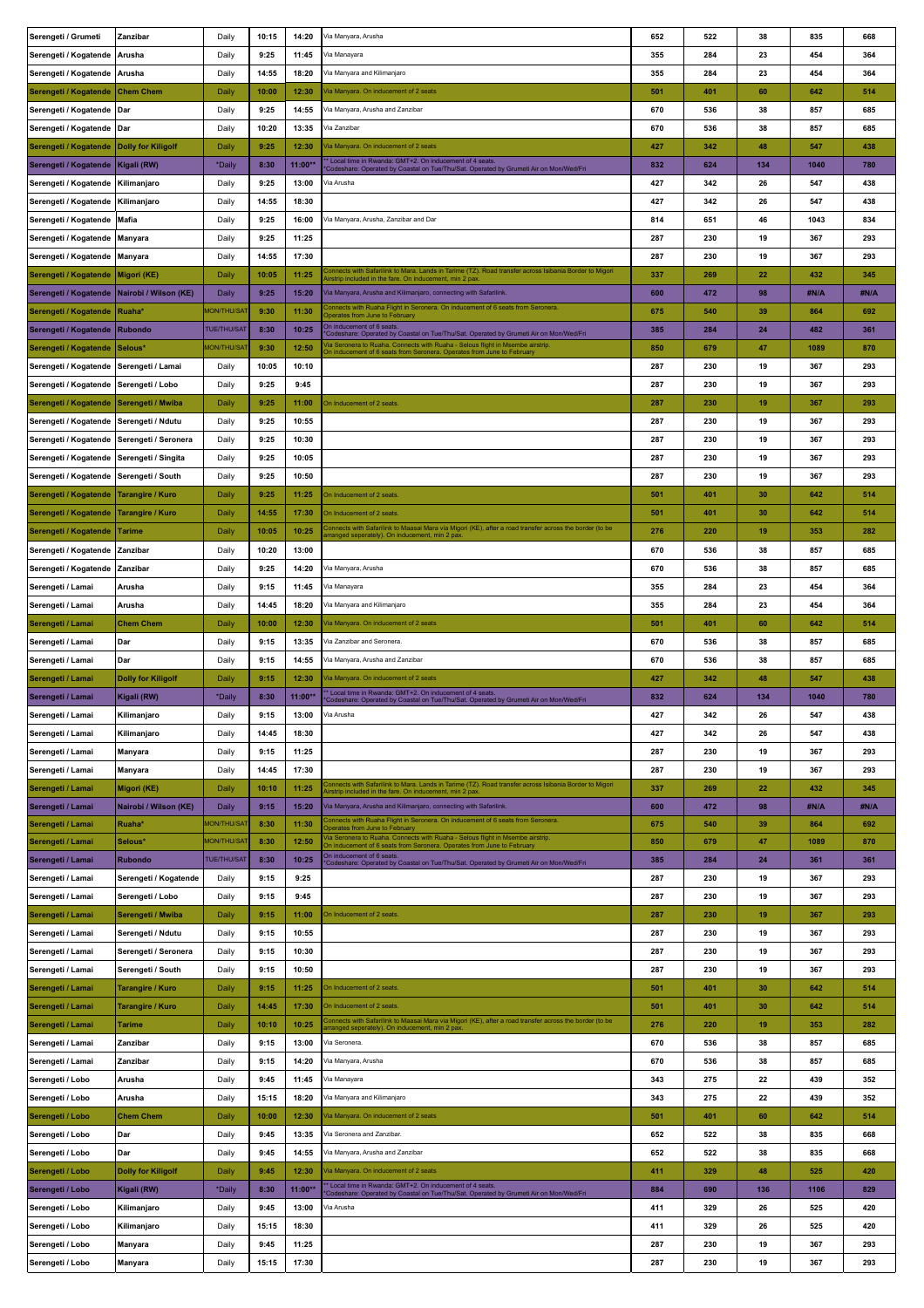| Serengeti / Lobo  | Migori (KE)               | Daily              | 9:45  | 11:25   | Connects with Safarilink to Mara. Lands in Tarime (TZ). Road transfer across Isibania Border to Migori<br>virstrip included in the fare. On inducement, min 2 pax     | 371 | 297 | 24  | 475  | 381  |
|-------------------|---------------------------|--------------------|-------|---------|-----------------------------------------------------------------------------------------------------------------------------------------------------------------------|-----|-----|-----|------|------|
| Serengeti / Lobo  | Nairobi / Wilson (KE)     | Daily              | 9:45  | 15:20   | Via Manyara, Arusha and Kilimanjaro, connecting with Safarilink.                                                                                                      | 583 | 459 | 98  | #N/A | #N/A |
| Serengeti / Lobo  | Ruaha*                    | <b>MON/THU/SAT</b> | 8:45  | 11:30   | Connects with Ruaha Flight in Seronera. On inducement of 6 seats from Seronera.                                                                                       | 675 | 540 | 39  | 864  | 692  |
|                   | Rubondo                   | TUE/THU/SAT        | 8:30  | 10:25   | Operates from June to February<br>On inducement of 6 seats                                                                                                            | 385 | 284 | 24  | 361  | 361  |
| Serengeti / Lobo  |                           |                    |       |         | Codeshare: Operated by Coastal on Tue/Thu/Sat. Operated by Grumeti Air on Mon/Wed/Fri<br>la Seronera to Ruaha. Connects with Ruaha - Selous flight in Msembe airstrip |     |     |     |      |      |
| Serengeti / Lobo  | Selous*                   | <b>MON/THU/SAT</b> | 8:45  | 13:05   | On inducement of 6 seats from Seronera. Operates from June to February                                                                                                | 850 | 679 | 47  | 1089 | 870  |
| Serengeti / Lobo  | Serengeti / Grumeti       | Daily              | 9:10  | 9:45    |                                                                                                                                                                       | 287 | 230 | 19  | 367  | 293  |
| Serengeti / Lobo  | Serengeti / Kogatende     | Daily              | 9:45  | 10:05   |                                                                                                                                                                       | 287 | 230 | 19  | 367  | 293  |
| Serengeti / Lobo  | Serengeti / Lamai         | Daily              | 9:45  | 10:05   |                                                                                                                                                                       | 287 | 230 | 19  | 367  | 293  |
| Serengeti / Lobo  | Serengeti / Ndutu         | Daily              | 9:45  | 10:55   |                                                                                                                                                                       | 287 | 230 | 19  | 367  | 293  |
| Serengeti / Lobo  | Serengeti / Seronera      | Daily              | 9:45  | 10:30   |                                                                                                                                                                       | 287 | 230 | 19  | 367  | 293  |
| Serengeti / Lobo  | Serengeti / South         | Daily              | 9:45  | 10:50   |                                                                                                                                                                       | 287 | 230 | 19  | 367  | 293  |
| Serengeti / Lobo  | <b>Tarangire / Kuro</b>   | Daily              | 9:45  | 11:25   | On Inducement of 2 seats.                                                                                                                                             | 501 | 401 | 30  | 642  | 514  |
|                   | <b>Tarangire / Kuro</b>   | Daily              | 15:15 | 17:30   | On Inducement of 2 seats.                                                                                                                                             | 501 | 401 | 30  | 642  | 514  |
| Serengeti / Lobo  |                           |                    |       |         | Connects with Safarilink to Maasai Mara via Migori (KE), after a road transfer across the border (to be                                                               |     |     |     |      |      |
| Serengeti / Lobo  | <b>Tarime</b>             | Daily              | 9:45  | 10:25   | irranged seperately). On inducement, min 2 pax                                                                                                                        | 309 | 248 | 20  | 396  | 317  |
| Serengeti / Lobo  | Zanzibar                  | Daily              | 9:45  | 13:00   | Via Seronera.                                                                                                                                                         | 652 | 522 | 38  | 835  | 668  |
| Serengeti / Lobo  | Zanzibar                  | Daily              | 9:45  | 14:20   | Via Manyara, Arusha                                                                                                                                                   | 652 | 522 | 38  | 835  | 668  |
| Serengeti / Mwiba | <b>Arusha</b>             | Daily              | 11:00 | 11:45   | Tia Manayara, on inducement of 2 seats                                                                                                                                | 343 | 275 | 22  | 439  | 352  |
| Serengeti / Mwiba | Arusha                    | Daily              | 17:05 | 18:20   | /ia Manayara, on inducement of 2 seats                                                                                                                                | 343 | 275 | 22  | 439  | 352  |
| Serengeti / Mwiba | <b>Chem Chem</b>          | Daily              | 10:00 | 12:30   | /ia Manyara. On inducement of 2 seats                                                                                                                                 | 388 | 310 | 54  | 497  | 397  |
| Serengeti / Mwiba | Dar                       | Daily              | 9:00  | 13:35   | Tia Seronera and Zanzibar. On inducement of 2 seats to Arusha.                                                                                                        | 642 | 514 | 37  | 821  | 656  |
|                   |                           |                    |       |         | Tia Arusha and Zanzibar. On inducement of 2 seats untill Arusha.                                                                                                      |     |     |     |      |      |
| Serengeti / Mwiba | Dar                       | Daily              | 11:00 | 14:55   |                                                                                                                                                                       | 642 | 514 | 37  | 821  | 656  |
| Serengeti / Mwiba | <b>Dolly for Kiligolf</b> | Daily              | 11:00 | 12:30   | /ia Manyara. On inducement of 2 seats<br>* Local time in Rwanda: GMT+2. On inducement of 4 seats.                                                                     | 411 | 329 | 48  | 525  | 420  |
| Serengeti / Mwiba | Kigali (RW)               | *Daily             | 8:30  | 11:00** | Codeshare: Operated by Coastal on Tue/Thu/Sat. Operated by Grumeti Air on Mon/Wed/Fri                                                                                 | 936 | 730 | 139 | 1170 | 878  |
| Serengeti / Mwiba | Kilimanjaro               | Daily              | 11:00 | 13:00   | /ia Manyara and Arusha. On inducement of 2 seats to Arusha.                                                                                                           | 411 | 329 | 26  | 525  | 420  |
| Serengeti / Mwiba | Kilimanjaro               | Daily              | 17:05 | 18:30   | /ia Manyara and Arusha. On inducement of 2 seats to Arusha.                                                                                                           | 411 | 329 | 26  | 525  | 420  |
| Serengeti / Mwiba | <b>Manyara</b>            | Daily              | 11:00 | 11:25   | On Inducement of 2 seats.                                                                                                                                             | 225 | 180 | 16  | 288  | 231  |
| Serengeti / Mwiba | <b>Manyara</b>            | Daily              | 17:05 | 17:30   | On Inducement of 2 seats.                                                                                                                                             | 225 | 180 | 16  | 288  | 231  |
| Serengeti / Mwiba | Migori (KE)               | Daily              | 8:40  | 11:25   | onnects with Safarilink to Mara. Lands in Tarime (TZ). Road transfer across Isibania Border to Migori'                                                                | 399 | 319 | 25  | 511  | 409  |
| Serengeti / Mwiba | Nairobi / Wilson (KE)     | Daily              | 11:00 | 15:20   | irstrip included in the fare. On inducement, min 2 pax<br>via Manyara, Arusha and Kilimanjaro, connecting with Safarilink. On inducement of 2 seats.                  | 583 | 459 | 98  | #N/A | #N/A |
|                   |                           |                    |       |         |                                                                                                                                                                       |     |     |     |      |      |
| Serengeti / Mwiba | Ruaha*                    | <b>MON/THU/SAT</b> | 8:40  | 11:30   | Connects with Ruaha Flight in Seronera. On inducement of 6 seats from Seronera.<br>Operates from June to February<br>On inducement of 6 seats                         | 675 | 540 | 39  | 864  | 692  |
| Serengeti / Mwiba | <b>Rubondo</b>            | <b>TUE/THU/SAT</b> | 8:30  | 10:25   | Codeshare: Operated by Coastal on Tue/Thu/Sat. Operated by Grumeti Air on Mon/Wed/Fri                                                                                 | 385 | 284 | 24  | 482  | 361  |
| Serengeti / Mwiba | Selous*                   | <b>MON/THU/SAT</b> | 8:40  | 12:50   | Via Seronera to Ruaha. Connects with Ruaha - Selous flight in Msembe airstrip<br>On inducement of 6 seats from Seronera. Operates from June to February               | 839 | 671 | 47  | 1074 | 860  |
| Serengeti / Mwiba | Serengeti / Grumeti       | Daily              | 8:40  | 9:10    | On Inducement of 2 seats.                                                                                                                                             | 287 | 230 | 19  | 367  | 293  |
| Serengeti / Mwiba | Serengeti / Kogatende     | Daily              | 8:40  | 10:05   | On Inducement of 2 seats.                                                                                                                                             | 287 | 230 | 19  | 367  | 293  |
| Serengeti / Mwiba | Serengeti / Lamai         | Daily              | 8:40  | 10:10   | On Inducement of 2 seats.                                                                                                                                             | 287 | 230 | 19  | 367  | 293  |
| Serengeti / Mwiba | Serengeti / Lobo          | Daily              | 8:40  | 10:10   | On Inducement of 2 seats.                                                                                                                                             | 287 | 230 | 19  | 367  | 293  |
| Serengeti / Mwiba | Serengeti / Seronera      | Daily              | 8:40  | 8:55    | On Inducement of 2 seats.                                                                                                                                             | 287 | 230 | 19  | 367  | 293  |
| Serengeti / Mwiba | Serengeti / Singita       | Daily              | 8:40  | 9:15    | On Inducement of 2 seats.                                                                                                                                             | 287 | 230 | 19  | 367  | 293  |
|                   |                           |                    |       |         |                                                                                                                                                                       |     |     |     |      |      |
| Serengeti / Mwiba | Serengeti / South         | Daily              | 8:40  | 8:50    | On Inducement of 2 seats.                                                                                                                                             | 287 | 230 | 19  | 367  | 293  |
| Serengeti / Mwiba | Tarangire / Kuro          | Daily              | 11:00 | 11:25   | On Inducement of 2 seats.                                                                                                                                             | 388 | 310 | 24  | 497  | 397  |
| Serengeti / Mwiba | Tarangire / Kuro          | Daily              | 17:05 | 17:30   | On Inducement of 2 seats.                                                                                                                                             | 388 | 310 | 24  | 497  | 397  |
| Serengeti / Mwiba | <b>Tarime</b>             | Daily              | 8:40  | 10:25   | Connects with Safarilink to Maasai Mara via Migori (KE), after a road transfer across the border (to be<br>arranged seperately). On inducement, min 2 pax.            | 337 | 269 | 22  | 432  | 345  |
| Serengeti / Mwiba | Zanzibar                  | Daily              | 8:40  | 13:00   | Ta Seronera. Operates from December to March.<br>On inducement of 2 seats.                                                                                            | 642 | 514 | 37  | 821  | 656  |
| Serengeti / Mwiba | Zanzibar                  | Daily              | 11:00 | 14:20   | On Inducement of 2 seats to Arusha.                                                                                                                                   | 642 | 514 | 37  | 821  | 656  |
| Serengeti / Ndutu | Arusha                    | Daily              | 10:55 | 11:45   | Via Manyara                                                                                                                                                           | 343 | 275 | 22  | 439  | 352  |
| Serengeti / Ndutu | Arusha                    | Daily              | 17:05 | 18:20   | Via Manyara and Kilimanjaro                                                                                                                                           | 343 | 275 | 22  | 439  | 352  |
|                   | Dar                       |                    | 10:20 | 13:35   | Via Zanzibar. Operates from December to March.                                                                                                                        | 642 | 514 | 37  | 821  | 656  |
| Serengeti / Ndutu |                           | Daily              |       |         |                                                                                                                                                                       |     |     |     |      |      |
| Serengeti / Ndutu | Dar                       | Daily              | 10:55 | 14:55   | Via Manyara, Arusha and Zanzibar                                                                                                                                      | 642 | 514 | 37  | 821  | 656  |
| Serengeti / Ndutu | <b>Dolly for Kiligolf</b> | Daily              | 10:55 | 12:30   | Via Manyara. On inducement of 2 seats                                                                                                                                 | 411 | 329 | 48  | 525  | 420  |
| Serengeti / Ndutu | Kigali (RW)               | *Daily             | 8:30  | 11:00** | * Local time in Rwanda: GMT+2. On inducement of 4 seats.<br>Codeshare: Operated by Coastal on Tue/Thu/Sat. Operated by Grumeti Air on Mon/Wed/Fri                     | 936 | 730 | 139 | 1170 | 878  |
| Serengeti / Ndutu | Kilimanjaro               | Daily              | 10:55 | 13:00   | Via Arusha                                                                                                                                                            | 411 | 329 | 26  | 525  | 420  |
| Serengeti / Ndutu | Kilimanjaro               | Daily              | 17:05 | 18:30   |                                                                                                                                                                       | 411 | 329 | 26  | 525  | 420  |
| Serengeti / Ndutu | Manyara                   | Daily              | 10:55 | 11:25   |                                                                                                                                                                       | 225 | 180 | 16  | 288  | 231  |
| Serengeti / Ndutu | Manyara                   | Daily              | 17:05 | 17:30   |                                                                                                                                                                       | 225 | 180 | 16  | 288  | 231  |
| Serengeti / Ndutu | Migori (KE)               | Daily              | 8:50  | 11:25   | Connects with Safarilink to Mara. Lands in Tarime (TZ). Road transfer across Isibania Border to Migori<br>virstrip included in the fare. On inducement, min 2 pax     | 399 | 319 | 25  | 511  | 409  |
| Serengeti / Ndutu | Nairobi / Wilson (KE)     | Daily              | 10:55 | 15:20   | Via Manyara, Arusha and Kilimanjaro, connecting with Safarilink.                                                                                                      | 583 | 459 | 98  | #N/A | #N/A |
|                   |                           | <b>MON/THU/SAT</b> |       |         | Connects with Ruaha Flight in Seronera. On inducement of 6 seats from Seronera.                                                                                       |     |     |     |      |      |
| Serengeti / Ndutu | Ruaha*                    |                    | 8:50  | 11:30   | Operates from June to February<br>On inducement of 6 seats.                                                                                                           | 675 | 540 | 39  | 864  | 692  |
| Serengeti / Ndutu | <b>Rubondo</b>            | <b>TUE/THU/SAT</b> | 8:30  | 10:25   | Codeshare: Operated by Coastal on Tue/Thu/Sat. Operated by Grumeti Air on Mon/Wed/Fri                                                                                 | 385 | 284 | 24  | 482  | 361  |
| Serengeti / Ndutu | Selous*                   | <b>MON/THU/SAT</b> | 8:50  | 12:50   | la Seronera to Ruaha. Connects with Ruaha - Selous flight in Msembe airstrip<br>On inducement of 6 seats from Seronera. Operates from June to February                | 839 | 671 | 47  | 1074 | 860  |
| Serengeti / Ndutu | Serengeti / Fort Ikoma    | Daily              | 8:50  | 9:20    |                                                                                                                                                                       | 287 | 230 | 19  | 367  | 293  |
| Serengeti / Ndutu | Serengeti / Grumeti       | Daily              | 8:50  | 9:10    |                                                                                                                                                                       | 287 | 230 | 19  | 367  | 293  |
| Serengeti / Ndutu | Serengeti / Kogatende     | Daily              | 8:50  | 10:05   |                                                                                                                                                                       | 287 | 230 | 19  | 367  | 293  |
| Serengeti / Ndutu | Serengeti / Lamai         | Daily              | 8:50  | 10:10   |                                                                                                                                                                       | 287 | 230 | 19  | 367  | 293  |
| Serengeti / Ndutu | Serengeti / Lobo          | Daily              | 8:50  | 9:45    |                                                                                                                                                                       | 287 | 230 | 19  | 367  | 293  |
| Serengeti / Ndutu | Serengeti / Seronera      | Daily              | 8:50  | 8:55    |                                                                                                                                                                       | 287 | 230 | 19  | 367  | 293  |
|                   |                           |                    |       |         |                                                                                                                                                                       |     |     |     |      |      |
| Serengeti / Ndutu | Serengeti / Singita       | Daily              | 8:50  | 9:15    |                                                                                                                                                                       | 287 | 230 | 19  | 367  | 293  |
| Serengeti / Ndutu | <b>Tarangire / Kuro</b>   | Daily              | 10:55 | 11:25   | On Inducement of 2 seats                                                                                                                                              | 388 | 310 | 24  | 497  | 397  |
| Serengeti / Ndutu | Tarangire / Kuro          | Daily              | 17:05 | 17:30   | On Inducement of 2 seats                                                                                                                                              | 388 | 310 | 24  | 497  | 397  |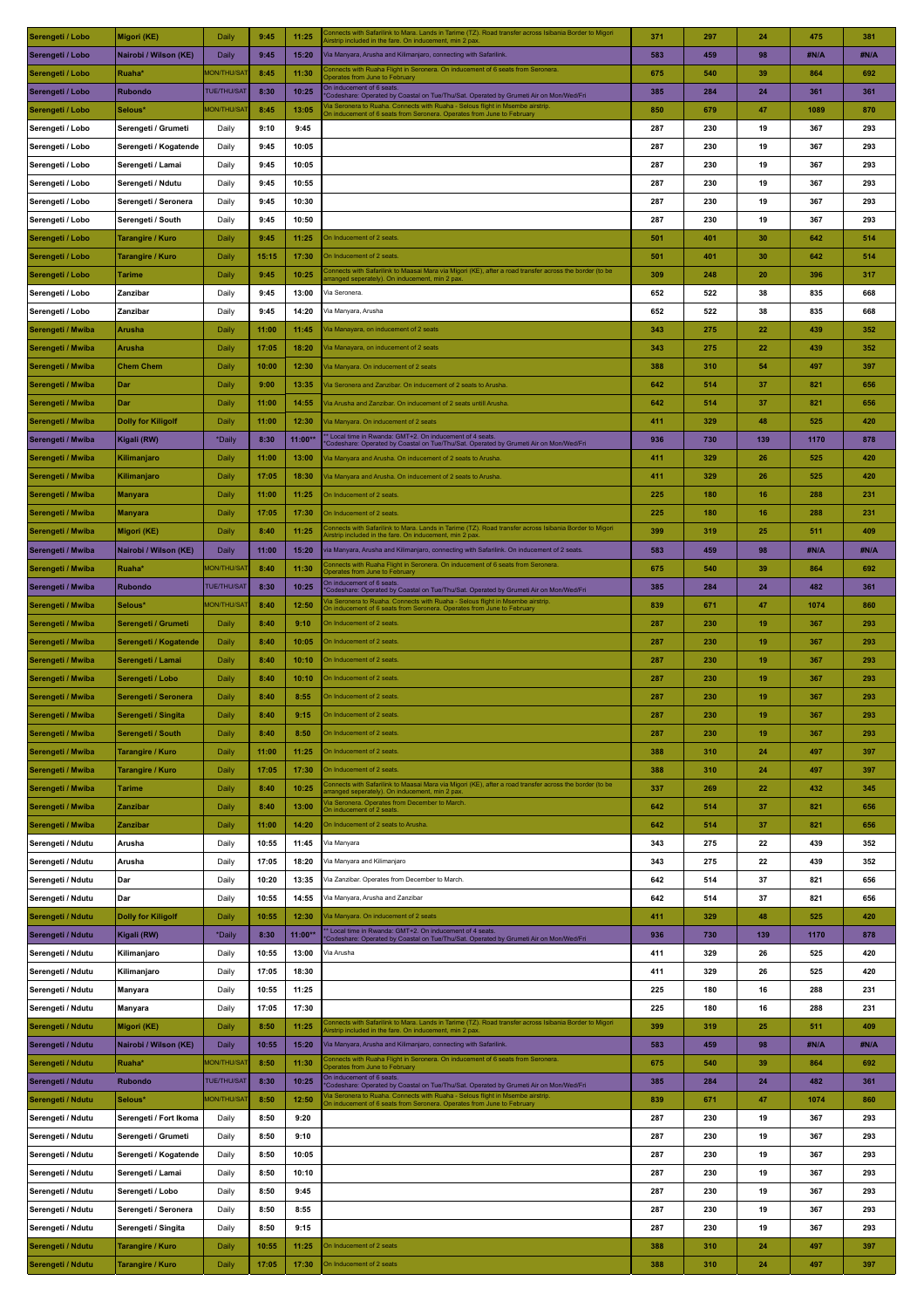| Serengeti / Ndutu    | Tarime                    | Daily              | 8:50  | 10:25     | Connects with Safarilink to Maasai Mara via Migori (KE), after a road transfer across the border (to be<br>arranged seperately). On inducement, min 2 pax.       | 337 | 269 | 22  | 432  | 345  |
|----------------------|---------------------------|--------------------|-------|-----------|------------------------------------------------------------------------------------------------------------------------------------------------------------------|-----|-----|-----|------|------|
| Serengeti / Ndutu    | Zanzibar                  | Daily              | 10:55 | 14:20     | Via Arusha                                                                                                                                                       | 642 | 514 | 37  | 821  | 656  |
| Serengeti / Ndutu    | Zanzibar                  | Daily              | 10:20 | 13:00     | Operates from December to March.                                                                                                                                 | 642 | 514 | 37  | 821  | 656  |
| Serengeti / Seronera | Arusha                    | Daily              | 10:45 | 12:30     | Via Manayara                                                                                                                                                     | 259 | 207 | 18  | 331  | 264  |
| Serengeti / Seronera | Arusha                    | Daily              | 16:45 | 18:20     | Via Manyara and Kilimanjaro                                                                                                                                      | 259 | 207 | 18  | 331  | 264  |
|                      |                           |                    |       |           |                                                                                                                                                                  |     |     |     |      |      |
| Serengeti / Seronera | <b>Chem Chem</b>          | Daily              | 10:00 | 12:30     | Via Manyara. On inducement of 2 seats                                                                                                                            | 411 | 329 | 56  | 525  | 420  |
| Serengeti / Seronera | Dar                       | Daily              | 11:00 | 13:35     | Via Zanzibar.                                                                                                                                                    | 568 | 454 | 33  | 727  | 581  |
| Serengeti / Seronera | Dar                       | Daily              | 10:45 | 14:55     | Via Manyara, Arusha and Zanzibar                                                                                                                                 | 568 | 454 | 33  | 727  | 581  |
| Serengeti / Seronera | <b>Dolly for Kiligolf</b> | Daily              | 10:45 | 12:30     | Via Manyara. On inducement of 2 seats                                                                                                                            | 327 | 261 | 43  | 418  | 335  |
| Serengeti / Seronera | Kigali (RW)               | *Daily             | 9:15  | $11:00**$ | * Local time in Rwanda: GMT+2. On inducement of 4 seats<br>Codeshare: Operated by Coastal on Tue/Thu/Sat. Operated by Grumeti Air on Mon/Wed/Fri                 | 832 | 624 | 134 | 1040 | 780  |
| Serengeti / Seronera | Kilimanjaro               | Daily              | 10:45 | 13:00     | Via Arusha                                                                                                                                                       | 327 | 261 | 21  | 418  | 335  |
| Serengeti / Seronera | Kilimanjaro               | Daily              | 16:45 | 18:30     |                                                                                                                                                                  | 327 | 261 | 21  | 418  | 335  |
| Serengeti / Seronera | Mafia                     | Daily              | 10:45 | 16:00     | Via Manyara, Arusha, Zanzibar and Dar                                                                                                                            | 714 | 571 | 41  | 915  | 732  |
| Serengeti / Seronera | Manyara                   | Daily              | 10:45 | 11:25     |                                                                                                                                                                  | 191 | 153 | 15  | 245  | 197  |
| Serengeti / Seronera |                           | Daily              | 16:45 | 17:30     |                                                                                                                                                                  | 191 | 153 | 15  | 245  | 197  |
|                      | Manyara                   |                    |       |           | Connects with Safarilink to Mara. Lands in Tarime (TZ). Road transfer across Isibania Border to Migori                                                           |     |     |     |      |      |
| Serengeti / Seronera | Migori (KE)               | Daily              | 9:00  | 11:25     | Airstrip included in the fare. On inducement, min 2 pax.                                                                                                         | 371 | 297 | 24  | 475  | 381  |
| Serengeti / Seronera | Mwanza                    | Daily              | 9:15  | 10:05     | On Request                                                                                                                                                       | 236 | 189 | 17  | 302  | 241  |
| Serengeti / Seronera | Nairobi / Wilson (KE)     | Daily              | 10:45 | 15:20     | Via Manyara, Arusha and Kilimanjaro, connecting with Safarilink.                                                                                                 | 499 | 391 | 93  | #N/A | #N/A |
| Serengeti / Seronera | Ruaha*                    | <b>MON/THU/SAT</b> | 10:00 | 11:30     | Direct. On inducement of 6 seats from Seronera. Operates from June to February                                                                                   | 636 | 510 | 37  | 814  | 651  |
| Serengeti / Seronera | <b>Rubondo</b>            | <b>TUE/THU/SAT</b> | 9:15  | 10:25     | On inducement of 6 seats.<br>Codeshare: Operated by Coastal on Tue/Thu/Sat. Operated by Grumeti Air on Mon/Wed/Fri                                               | 385 | 284 | 24  | 482  | 361  |
| Serengeti / Seronera | Selous*                   | <b>MON/THU/SAT</b> | 9:50  | 12:50     | fia Ruaha. Connects with Ruaha - Selous flight in Msembe airstrip<br>On inducement of 6 seats from Seronera. Operates from June to February                      | 765 | 612 | 43  | 981  | 784  |
| Serengeti / Seronera | Serengeti / Fort Ikoma    | Daily              | 9:00  | 9:20      |                                                                                                                                                                  | 287 | 230 | 19  | 367  | 293  |
| Serengeti / Seronera | Serengeti / Grumeti       | Daily              | 9:00  | 9:10      |                                                                                                                                                                  | 287 | 230 | 19  | 367  | 293  |
| Serengeti / Seronera | Serengeti / Kogatende     | Daily              | 9:00  | 10:05     |                                                                                                                                                                  | 287 | 230 | 19  | 367  | 293  |
| Serengeti / Seronera | Serengeti / Lamai         | Daily              | 9:00  | 10:10     |                                                                                                                                                                  | 287 | 230 | 19  | 367  | 293  |
|                      |                           |                    |       |           |                                                                                                                                                                  |     |     |     |      |      |
| Serengeti / Seronera | Serengeti / Lobo          | Daily              | 9:00  | 9:45      |                                                                                                                                                                  | 287 | 230 | 19  | 367  | 293  |
| Serengeti / Seronera | Serengeti / Mwiba         | Daily              | 10:45 | 11:00     | On Inducement of 2 seats                                                                                                                                         | 287 | 230 | 19  | 367  | 293  |
| Serengeti / Seronera | Serengeti / Ndutu         | Daily              | 10:45 | 10:55     |                                                                                                                                                                  | 287 | 230 | 19  | 367  | 293  |
| Serengeti / Seronera | Serengeti / Singita       | Daily              | 9:00  | 9:15      |                                                                                                                                                                  | 287 | 230 | 19  | 367  | 293  |
| Serengeti / Seronera | Serengeti / South         | Daily              | 10:45 | 10:50     |                                                                                                                                                                  | 287 | 230 | 19  | 367  | 293  |
| Serengeti / Seronera | <b>Tarangire / Kuro</b>   | Daily              | 10:45 | 11:25     | On Inducement of 2 seats                                                                                                                                         | 411 | 329 | 26  | 525  | 420  |
| Serengeti / Seronera | Tarangire / Kuro          | Daily              | 16:45 | 17:30     | On Inducement of 2 seats                                                                                                                                         | 411 | 329 | 26  | 525  | 420  |
| Serengeti / Seronera | <b>Tarime</b>             | Daily              | 9:00  | 10:25     | Connects with Safarilink to Maasai Mara via Migori (KE), after a road transfer across the border (to be                                                          | 309 | 248 | 20  | 396  | 317  |
| Serengeti / Seronera | Zanzibar                  | Daily              | 11:00 | 12:30     | arranged seperately). On inducement, min 2 pax<br>Available from 15th July to 15th September, and from 18 December to 7th January                                | 568 | 454 | 33  | 727  | 581  |
| Serengeti / Seronera | Zanzibar                  | Daily              | 11:00 | 13:00     | Not available from 15th July to 15th September, and from 18 December to 7th January                                                                              | 568 | 454 | 33  | 727  | 581  |
|                      |                           |                    |       |           |                                                                                                                                                                  |     |     |     |      |      |
| Serengeti / Seronera | Zanzibar                  | Daily              | 10:45 | 14:20     | Via Arusha                                                                                                                                                       | 568 | 454 | 33  | 727  | 581  |
| Serengeti / Singita  | Arusha                    | Daily              | 10:05 | 11:45     | Via Manayara                                                                                                                                                     | 355 | 284 | 23  | 454  | 364  |
| Serengeti / Singita  | Arusha                    | Daily              | 16:00 | 18:20     | Via Manyara and Kilimanjaro                                                                                                                                      | 355 | 284 | 23  | 454  | 364  |
| Serengeti / Singita  | <b>Chem Chem</b>          | Daily              | 10:00 | 12:30     | Via Manyara. On inducement of 2 seats                                                                                                                            | 501 | 401 | 60  | 642  | 514  |
| Serengeti / Singita  | Dar                       | Daily              | 10:05 | 13:35     | Via Seronera and Zanzibar.                                                                                                                                       | 652 | 522 | 38  | 835  | 668  |
| Serengeti / Singita  | Dar                       | Daily              | 10:05 | 14:55     | Via Manyara, Arusha and Zanzibar                                                                                                                                 | 652 | 522 | 38  | 835  | 668  |
| Serengeti / Singita  | <b>Dolly for Kiligolf</b> | Daily              | 10:05 | 12:30     | Via Manyara. On inducement of 2 seats                                                                                                                            | 427 | 342 | 48  | 547  | 438  |
| Serengeti / Singita  | Kigali (RW)               | *Daily             | 8:30  | $11:00**$ | * Local time in Rwanda: GMT+2. On inducement of 4 seats.<br>'Codeshare: Operated by Coastal on Tue/Thu/Sat. Operated by Grumeti Air on Mon/Wed/Fri               | 832 | 624 | 134 | 1040 | 780  |
| Serengeti / Singita  | Kilimanjaro               | Daily              | 10:05 | 13:00     | Via Arusha                                                                                                                                                       | 427 | 342 | 26  | 547  | 438  |
|                      |                           |                    |       |           |                                                                                                                                                                  |     |     |     |      |      |
| Serengeti / Singita  | Kilimanjaro               | Daily              | 16:00 | 18:30     |                                                                                                                                                                  | 427 | 342 | 26  | 547  | 438  |
| Serengeti / Singita  | <b>Manyara</b>            | Daily              | 10:05 | 11:25     |                                                                                                                                                                  | 287 | 230 | 19  | 367  | 293  |
| Serengeti / Singita  | Manyara                   | Daily              | 16:00 | 17:30     |                                                                                                                                                                  | 287 | 230 | 19  | 367  | 293  |
| Serengeti / Singita  | Migori (KE)               | Daily              | 9:15  | 11:25     | Connects with Safarilink to Mara. Lands in Tarime (TZ). Road transfer across Isibania Border to Migori<br>irstrip included in the fare. On inducement, min 2 pax | 371 | 297 | 24  | 475  | 381  |
| Serengeti / Singita  | Nairobi / Wilson (KE)     | <b>Daily</b>       | 10:05 | 15:20     | Via Manyara, Arusha and Kilimanjaro, connecting with Safarilink.                                                                                                 | 600 | 472 | 98  | #N/A | #N/A |
| Serengeti / Singita  | Ruaha*                    | <b>MON/THU/SAT</b> | 9:05  | 11:30     | Connects with Ruaha Flight in Seronera. On inducement of 6 seats from Seronera.<br>perates from June to February                                                 | 675 | 540 | 39  | 864  | 692  |
| Serengeti / Singita  | <b>Rubondo</b>            | <b>TUE/THU/SAT</b> | 8:30  | 10:25     | On inducement of 6 seats.<br>Codeshare: Operated by Coastal on Tue/Thu/Sat. Operated by Grumeti Air on Mon/Wed/Fri                                               | 385 | 284 | 24  | 482  | 361  |
| Serengeti / Singita  | Selous*                   | <b>MON/THU/SAT</b> | 9:20  | 13:05     | Ta Seronera to Ruaha. Connects with Ruaha - Selous flight in Msembe airstrip<br>On inducement of 6 seats from Seronera. Operates from June to February           | 850 | 679 | 47  | 1089 | 870  |
| Serengeti / Singita  | Serengeti / Fort Ikoma    | Daily              | 9:15  | 9:20      |                                                                                                                                                                  | 287 | 230 | 19  | 367  | 293  |
| Serengeti / Singita  | Serengeti / Kogatende     | Daily              | 9:15  | 10:05     |                                                                                                                                                                  | 287 | 230 | 19  | 367  | 293  |
| Serengeti / Singita  | Serengeti / Lamai         | Daily              | 9:15  | 10:10     |                                                                                                                                                                  | 287 | 230 | 19  | 367  | 293  |
| Serengeti / Singita  | Serengeti / Lobo          | Daily              | 9:15  | 9:45      |                                                                                                                                                                  | 287 | 230 | 19  | 367  | 293  |
| Serengeti / Singita  | Serengeti / Ndutu         | Daily              | 10:05 | 10:55     |                                                                                                                                                                  | 287 | 230 | 19  | 367  | 293  |
|                      |                           |                    |       |           |                                                                                                                                                                  |     |     |     |      |      |
| Serengeti / Singita  | Serengeti / Seronera      | Daily              | 10:05 | 10:30     |                                                                                                                                                                  | 287 | 230 | 19  | 367  | 293  |
| Serengeti / Singita  | <b>Tarangire / Kuro</b>   | Daily              | 10:05 | 11:25     | On Inducement of 2 seats                                                                                                                                         | 501 | 401 | 30  | 642  | 514  |
| Serengeti / Singita  | <b>Tarangire / Kuro</b>   | Daily              | 16:00 | 17:30     | On Inducement of 2 seats                                                                                                                                         | 501 | 401 | 30  | 642  | 514  |
| Serengeti / Singita  | <b>Tarime</b>             | Daily              | 9:15  | 10:25     | Connects with Safarilink to Maasai Mara via Migori (KE), after a road transfer across the border (to be<br>arranged seperately). On inducement, min 2 pax        | 309 | 248 | 20  | 396  | 317  |
| Serengeti / Singita  | Zanzibar                  | Daily              | 10:05 | 13:00     | Via Seronera.                                                                                                                                                    | 652 | 522 | 38  | 835  | 668  |
| Serengeti / Singita  | Zanzibar                  | Daily              | 10:05 | 14:20     | Via Manyara, Arusha                                                                                                                                              | 652 | 522 | 38  | 835  | 668  |
| Serengeti / South    | Arusha                    | Daily              | 10:50 | 11:45     | Via Manayara                                                                                                                                                     | 343 | 275 | 22  | 439  | 352  |
| Serengeti / South    | Arusha                    | Daily              | 17:00 | 18:20     | Via Manayara                                                                                                                                                     | 343 | 275 | 22  | 439  | 352  |
| Serengeti / South    | Dar                       | Daily              | 9:45  | 13:35     | Via Seronera and Zanzibar.                                                                                                                                       | 680 | 544 | 39  | 870  | 697  |
| Serengeti / South    | Dar                       | Daily              | 10:50 | 14:55     | Via Manayara                                                                                                                                                     | 680 | 544 | 39  | 870  | 697  |
|                      | <b>Dolly for Kiligolf</b> | Daily              | 10:50 | 12:30     | Via Manyara. On inducement of 2 seats                                                                                                                            | 411 | 329 | 48  | 525  | 420  |
| Serengeti / South    |                           |                    |       |           |                                                                                                                                                                  |     |     |     |      |      |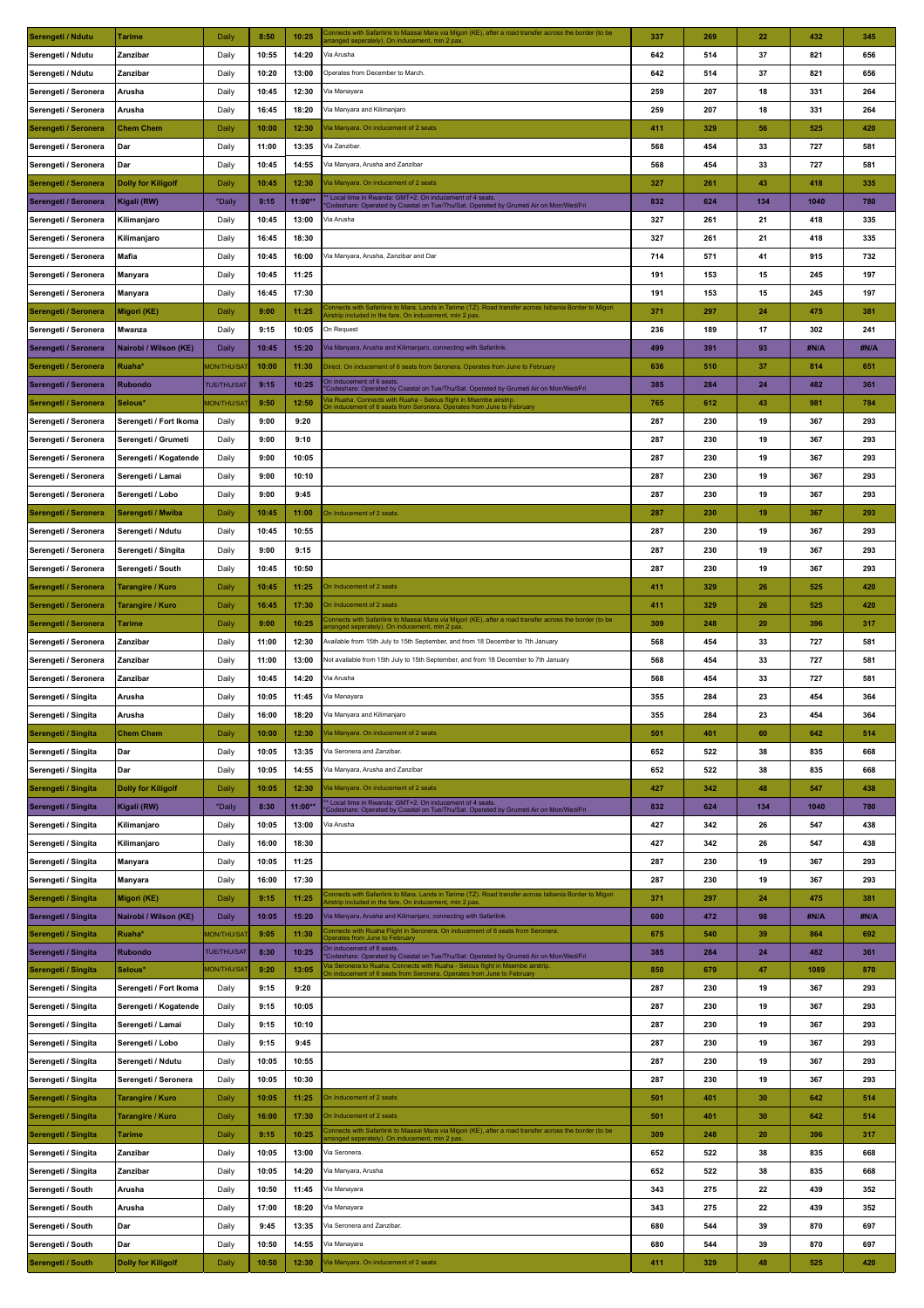| Serengeti / South       | Kigali (RW)            | *Daily             | 8:30  | $11:00**$ | Local time in Rwanda: GMT+2. On inducement of 4 seats.<br>Codeshare: Operated by Coastal on Tue/Thu/Sat. Operated by Grumeti Air on Mon/Wed/Fri         | 936 | 730    | 139 | 1170 | 878 |
|-------------------------|------------------------|--------------------|-------|-----------|---------------------------------------------------------------------------------------------------------------------------------------------------------|-----|--------|-----|------|-----|
| Serengeti / South       | Kilimanjaro            | Daily              | 10:50 | 13:00     | Via Arusha                                                                                                                                              | 411 | 329    | 26  | 525  | 420 |
| Serengeti / South       | Kilimanjaro            | Daily              | 17:00 | 18:30     | Via Manayara                                                                                                                                            | 411 | 329    | 26  | 525  | 420 |
| Serengeti / South       | Manyara                | Daily              | 10:50 | 11:25     |                                                                                                                                                         | 225 | 180    | 16  | 288  | 231 |
| Serengeti / South       |                        | Daily              | 17:00 | 17:30     |                                                                                                                                                         | 225 | 180    | 16  | 288  | 231 |
|                         | Manyara                |                    |       |           | onnects with Safarilink to Mara. Lands in Tarime (TZ). Road transfer across Isibania Border to Migori'                                                  |     |        |     |      |     |
| Serengeti / South       | Migori (KE)            | Daily              | 8:50  | 11:25     | Airstrip included in the fare. On inducement, min 2 pax.                                                                                                | 399 | 319    | 25  | 511  | 409 |
| Serengeti / South       | Ruaha*                 | <b>MON/THU/SAT</b> | 8:50  | 11:30     | Connects with Ruaha Flight in Seronera. On inducement of 6 seats from Seronera.<br>Operates from June to February<br>On inducement of 6 seats           | 675 | 540    | 39  | 864  | 692 |
| Serengeti / South       | Rubondo                | <b>TUE/THU/SAT</b> | 8:30  | 10:25     | Codeshare: Operated by Coastal on Tue/Thu/Sat. Operated by Grumeti Air on Mon/Wed/Fri                                                                   | 385 | 284    | 24  | 482  | 361 |
| Serengeti / South       | Selous*                | <b>MON/THU/SAT</b> | 8:50  | 12:50     | Via Seronera to Ruaha. Connects with Ruaha - Selous flight in Msembe airstrip<br>On inducement of 6 seats from Seronera. Operates from June to February | 839 | 671    | 47  | 1074 | 860 |
| Serengeti / South       | Serengeti / Grumeti    | Daily              | 8:50  | 9:10      |                                                                                                                                                         | 287 | 230    | 19  | 367  | 293 |
| Serengeti / South       | Serengeti / Kogatende  | Daily              | 8:50  | 10:05     |                                                                                                                                                         | 287 | 230    | 19  | 367  | 293 |
| Serengeti / South       | Serengeti / Lamai      | Daily              | 8:50  | 10:10     |                                                                                                                                                         | 287 | 230    | 19  | 367  | 293 |
| Serengeti / South       | Serengeti / Lobo       | Daily              | 8:50  | 9:45      |                                                                                                                                                         | 287 | 230    | 19  | 367  | 293 |
| Serengeti / South       | Serengeti / Seronera   | Daily              | 8:50  | 8:55      |                                                                                                                                                         | 287 | 230    | 19  | 367  | 293 |
| Serengeti / South       | Serengeti / Singita    | Daily              | 8:50  | 9:15      |                                                                                                                                                         | 287 | 230    | 19  | 367  | 293 |
| Serengeti / South       | Tarangire / Kuro       | Daily              | 10:50 | 11:25     | On Inducement of 2 seats                                                                                                                                | 388 | 310    | 24  | 497  | 397 |
|                         |                        |                    |       |           | On Inducement of 2 seats                                                                                                                                |     |        |     |      |     |
| Serengeti / South       | Tarangire / Kuro       | Daily              | 17:00 | 17:30     | Connects with Safarilink to Maasai Mara via Migori (KE), after a road transfer across the border (to be                                                 | 388 | 310    | 24  | 497  | 397 |
| Serengeti / South       | Tarime                 | Daily              | 8:50  | 10:25     | arranged seperately). On inducement, min 2 pax.                                                                                                         | 337 | 269    | 22  | 432  | 345 |
| Serengeti / South       | Zanzibar               | Daily              | 8:50  | 13:00     | Via Seronera.                                                                                                                                           | 680 | 544    | 39  | 870  | 697 |
| Serengeti / South       | Zanzibar               | Daily              | 10:50 | 14:20     |                                                                                                                                                         | 680 | 544    | 39  | 870  | 697 |
| <b>Songo Songo</b>      | Dar                    | Daily              | 16:50 | 17:55     | Via Mafia. On inducement of 4 seats to Mafia. Songo Songo airstrip serves Fanjove private Island.                                                       | 259 | 207    | 18  | 331  | 264 |
| <b>Songo Songo</b>      | <b>Mafia</b>           | Daily              | 16:50 | 17:10     | On Inducement of 4 seats. Songo Songo airstrip serves Fanjove private Island.                                                                           | 180 | 144    | 14  | 229  | 183 |
| <b>Tanga</b>            | Dar                    | Daily              | 13:00 | 14:10     | Via Zanzibar. Operated by Auric Air                                                                                                                     | 213 | 159.90 | 12  | 276  | 222 |
| Tanga                   | Zanzibar               | Daily              | 13:00 | 13:30     | Operated by Auric Air                                                                                                                                   | 135 | 101.4  | 12  | 198  | 164 |
| Tarangire / Kuro        | Arusha                 | Daily              | 11:35 | 11:45     | On Inducement of 2 seats                                                                                                                                | 152 | 122    | 13  | 193  | 155 |
| Tarangire / Kuro        | Dar                    | Daily              | 11:35 | 14:55     | <i>V</i> ia Arusha and Zanzibar. On inducement of 2 seats to Arusha.                                                                                    | 461 | 368    | 28  | 590  | 471 |
| Tarangire / Kuro        | Serengeti / Grumeti    | Daily              | 11:30 | 13:00     | On Inducement of 2 seats                                                                                                                                | 501 | 401    | 30  | 642  | 514 |
|                         |                        |                    | 11:30 | 12:45     | On Inducement of 2 seats                                                                                                                                |     | 401    | 30  | 642  | 514 |
| Tarangire / Kuro        | Serengeti / Kogatende  | Daily              |       |           |                                                                                                                                                         | 501 |        |     |      |     |
| Tarangire / Kuro        | Serengeti / Lobo       | Daily              | 11:30 | 12:30     | On Inducement of 2 seats                                                                                                                                | 501 | 401    | 30  | 642  | 514 |
| Tarangire / Kuro        | Serengeti / Ndutu      | Daily              | 11:30 | 11:45     | On Inducement of 2 seats                                                                                                                                | 427 | 342    | 26  | 547  | 438 |
| Tarangire / Kuro        | Serengeti / Mwiba      | Daily              | 11:30 | 11:45     | On Inducement of 2 seats                                                                                                                                | 427 | 342    | 26  | 547  | 438 |
| Tarangire / Kuro        | Serengeti / Seronera   | Daily              | 11:30 | 12:15     | On Inducement of 2 seats                                                                                                                                | 411 | 329    | 26  | 525  | 420 |
| Tarangire / Kuro        | Serengeti / Singita    | Daily              | 11:30 | 13:00     | On Inducement of 2 seats                                                                                                                                | 501 | 401    | 30  | 642  | 514 |
| Tarangire / Kuro        | Serengeti / South      | Daily              | 11:30 | 11:45     | On Inducement of 2 seats                                                                                                                                | 388 | 310    | 24  | 497  | 397 |
| <b>Tarangire / Kuro</b> | Zanzibar               | Daily              | 11:35 | 14:20     | Via Arusha. On Inducement of 2 seats to Arusha.                                                                                                         | 461 | 368    | 28  | 590  | 471 |
| Tarime                  | Manyara                | Daily              | 14:30 | 17:30     | On Inducement, minimum 2 pax.<br>Road transfer from the border is included in the fare.                                                                 | 388 | 310    | 34  | 497  | 397 |
| <b>Tarime</b>           | Serengeti / Fort Ikoma | Daily              | 14:30 | 15:30     | )n Inducement, minimum 2 pax.<br>load transfer from the border is included in the fare.                                                                 | 309 | 248    | 30  | 396  | 317 |
| <b>Tarime</b>           | Serengeti / Grumeti    | Daily              | 14:30 | 16:10     | On Inducement, minimum 2 pax.<br>Road transfer from the border is included in the fare.                                                                 | 309 | 248    | 30  | 396  | 317 |
| <b>Tarime</b>           | Serengeti / Kogatende  | Daily              | 14:30 | 14:50     | On Inducement, minimum 2 pax.<br>Road transfer from the border is included in the fare.                                                                 | 276 | 220    | 29  | 353  | 282 |
| <b>Tarime</b>           | Serengeti / Lamai      | Daily              | 14:30 | 14:45     | In Inducement, minimum 2 pax.<br>load transfer from the border is included in the fare.                                                                 | 276 | 220    | 29  | 353  | 282 |
| <b>Tarime</b>           | Serengeti / Lobo       | Daily              | 14:30 | 15:10     | In Inducement, minimum 2 pax.<br>toad transfer from the border is included in the fare.                                                                 | 309 | 248    | 30  | 396  | 317 |
| <b>Tarime</b>           | Serengeti / Mwiba      | Daily              | 14:30 | 17:05     | )n Inducement, minimum 2 pax                                                                                                                            | 337 | 269    | 32  | 432  | 345 |
| <b>Tarime</b>           | Serengeti / Ndutu      | Daily              | 14:30 | 17:05     | Road transfer from the border is included in the fare.<br>)n Inducement, minimum 2 pax                                                                  | 337 | 269    | 32  | 432  | 345 |
| <b>Tarime</b>           |                        | Daily              | 14:30 | 16:35     | Road transfer from the border is included in the fare.<br>On Inducement, minimum 2 pax.                                                                 | 309 | 248    | 30  | 396  | 317 |
|                         | Serengeti / Seronera   |                    |       |           | Road transfer from the border is included in the fare.<br>)n Inducement, minimum 2 pax                                                                  |     |        |     |      |     |
| <b>Tarime</b>           | Serengeti / South      | Daily              | 14:30 | 17:00     | Road transfer from the border is included in the fare.<br>On Inducement, minimum 2 pax                                                                  | 337 | 269    | 32  | 432  | 345 |
| <b>Tarime</b>           | Serengeti / Singita    | Daily              | 14:30 | 15:50     | Road transfer from the border is included in the fare.                                                                                                  | 309 | 248    | 30  | 396  | 317 |
| Zanzibar                | Arusha                 | Daily              | 8:40  | 10:15     | Continues to Serengeti, Mwanza connects to Kigali                                                                                                       | 298 | 239    | 30  | 382  | 306 |
| Zanzibar                | Arusha                 | Daily              | 16:35 | 18:15     |                                                                                                                                                         | 298 | 239    | 30  | 382  | 306 |
| Zanzibar                | Dar                    | Daily              | 7:50  | 8:10      | Connects with Selous and Ruaha                                                                                                                          | 89  | 72     | 19  | 114  | 92  |
| Zanzibar                | Dar                    | Daily              | 14:35 | 14:55     |                                                                                                                                                         | 89  | 72     | 19  | 114  | 92  |
| Zanzibar                | Dar                    | Daily              | 15:05 | 15:25     |                                                                                                                                                         | 89  | 72     | 19  | 114  | 92  |
| Zanzibar                | Dar                    | Daily              | 17:50 | 18:10     |                                                                                                                                                         | 89  | 72     | 19  | 114  | 92  |
| Zanzibar                | Kilimanjaro            | Daily              | 8:05  | 9:55      | On Request                                                                                                                                              | 298 | 239    | 30  | 382  | 306 |
| Zanzibar                | Mafia                  | Daily              | 14:35 | 16:00     | Via Dar.                                                                                                                                                | 209 | 167    | 25  | 267  | 214 |
| Zanzibar                | Manyara                | Daily              | 8:40  | 11:20     | Via Arusha                                                                                                                                              | 366 | 292    | 33  | 467  | 373 |
| Zanzibar                | Pemba TZ               | Daily              | 8:25  | 8:55      | Operated by Auric Air                                                                                                                                   | 104 | 78     | 12  | 166  | 140 |
|                         |                        |                    |       |           | <b>Operated by Auric Air</b>                                                                                                                            |     | 78     | 12  | 166  | 140 |
| Zanzibar                | Pemba TZ               | Daily              | 11:25 | 11:55     |                                                                                                                                                         | 104 |        |     |      |     |
| Zanzibar                | Pemba TZ               | Daily              | 14:25 | 14:55     | Operated by Auric Air                                                                                                                                   | 104 | 78     | 12  | 166  | 140 |
| l Zanzibar              | Ruaha*                 | Daily              | 7:50  | 11:00     | Via Dar and Selous. On inducement of 2 seats from Dar                                                                                                   | 500 | 400    | 40  | 642  | 513 |
| Zanzibar                | Selous*                | Daily              | 7:50  | 9:15      | Via Dar. On inducement of 2 seats from Dar                                                                                                              | 248 | 198    | 27  | 317  | 254 |
| Zanzibar                | Serengeti / Grumeti    | Daily              | 8:40  | 13:00     | Via Arusha and Manyara.                                                                                                                                 | 596 | 476    | 45  | 762  | 609 |
| Zanzibar                | Serengeti / Kogatende  | Daily              | 8:40  | 12:45     | Via Arusha and Manyara.                                                                                                                                 | 614 | 491    | 46  | 785  | 628 |
| Zanzibar                | Serengeti / Lobo       | Daily              | 8:40  | 12:30     | Via Arusha and Manyara.                                                                                                                                 | 596 | 476    | 45  | 762  | 609 |
| Zanzibar                | Serengeti / Mwiba      | Daily              | 8:40  | 11:45     | On Inducement of 2 seats from Arusha                                                                                                                    | 586 | 468    | 44  | 749  | 599 |
| Zanzibar                | Serengeti / Ndutu      | Daily              | 8:40  | 11:45     | Via Arusha and Manyara.                                                                                                                                 | 586 | 468    | 44  | 749  | 599 |
| Zanzibar                | Serengeti / Seronera   | Daily              | 8:00  | 10:15     | Available from 15th July to 15th September, and from 18th December to 7th January                                                                       | 517 | 414    | 41  | 661  | 529 |
| Zanzibar                | Serengeti / Seronera   | Daily              | 8:40  | 12:15     | Via Arusha and Manyara.                                                                                                                                 | 517 | 414    | 41  | 661  | 529 |
| Zanzibar                | Serengeti / Singita    | Daily              | 8:40  | 13:00     | Via Arusha and Manyara.                                                                                                                                 | 596 | 476    | 45  | 762  | 609 |